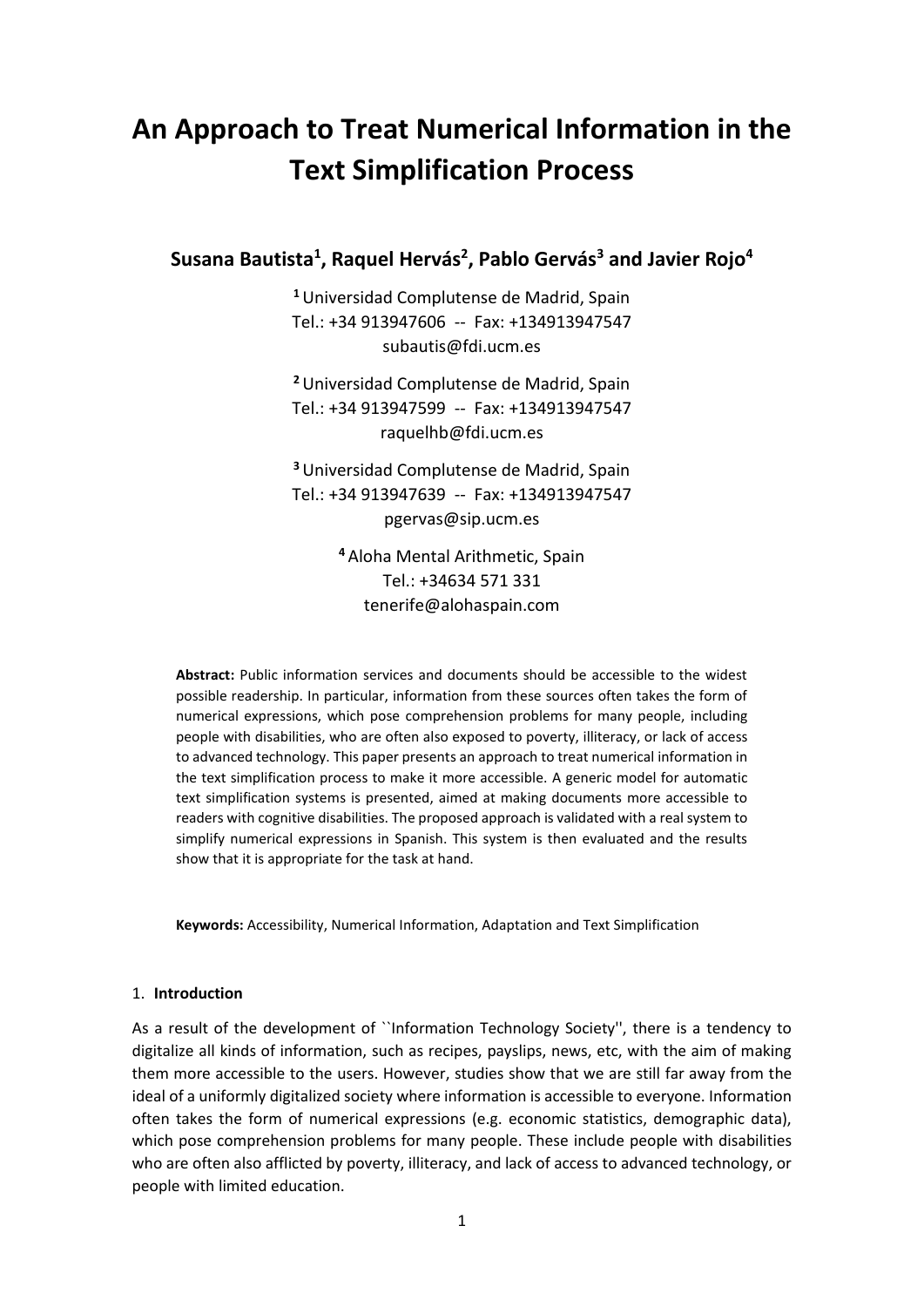The way in which information is written or presented can exclude many people, especially those who have problems to read, write or understand. One solution would be to simplify these texts so as to adapt them to the needs of particular groups of readers. However, the process of simplifying texts by hand is extremely time and effort consuming. Therefore, any attempt to automate part of this process can leverage access to information.

Numeracy in the International Survey of Adult Skills<sup>1</sup> is defined as "the ability to access, use, interpret and communicate mathematical information and ideas, in order to engage in and manage the mathematical demands of a range of situations in adult life''. In terms of the assessment, this involves managing a situation or solving a problem in a real context and responding to mathematical content, information and ideas presented in multiple ways. Clearly, numeracy is in part dependent on literacy skills (reading and writing), tough the tasks in the International Survey of Adult Skills also involve more than applying arithmetical skills to information embedded in text, which was the focus of quantitative literacy in IALS (International Adult Literacy Survey)<sup>2</sup>.

Experimental psychology and cognitive neuropsychology have dealt with the study of number processing and calculation over the last decades. Many researchers have studied the cognitive processes that are responsible for number processing and calculation, with the goal of contributing to the improvement of teaching and learning processes. For example, [1], [2] present findings about how the frequency of use of a word or number is an influential variable in the reading process. The mathematical reasoning contributes to the development of the person. This reasoning emerges as a man's need to communicate with others and express aspects of the environment such as counting or measuring [3]. A specific learning difficulty that involves the innate difficulty in learning or understanding numeracy is dyscalculia, which includes difficulties in understanding numbers, manipulating, learning math facts and a number of other symptoms related to counting money, understanding prices or remember dates [4], [5].

In Spain, the Program for the International Assessment of Adult Competencies (PIAAC) survey of adult skills<sup>3</sup> estimated that only 1 in 3 Spanish people are able to comprehend a long text or comparing offers, and about 71.7% adults can read and understand a simple text. In terms of numeracy, only 68.6% adults are able to perform simple mathematical calculations and only 24.5% are able to interpret statistics, graphs or solve complex problems in steps. According to the study, the vast majority of Spanish people have difficulty extracting information from real mathematical situations like tourism packages deals comparison, calculation of the final price of a purchase discount, and interpretation of graphs and statistics.

The results of the survey for Spain are compared to the average results of the OECD (Organization for Economic Co-operation and Development)<sup>4</sup>. Data from a survey of adult skills conducted in 2012 as part of the Program for the International Assessment of Adult Competencies (PIAAC) showed that the overall performance in literacy in Spain is 252 (average score) versus 273 for the OECD, and in numeracy Spain is 246 versus 269 of the OECD. In general, Spain is not as good as OECD average in maths, reading and science follow the data of Program for International Student Assessment (PISA)<sup>5</sup> in 2012.

**.** 

<sup>1</sup> http://www.oecd.org/site/piaac/surveyofadultskills.htm

<sup>2</sup> http://www.oecd.org/edu/innovation-education/adultliteracy.htm

<sup>3</sup> https://www.mecd.gob.es/inee/Ultimosinformes/PIAAC.html

<sup>4</sup> http://www.oecd.org/statistics/compare-your-country.htm

<sup>5</sup> http://www.oecd.org/pisa/pisaproducts/pisa2012technicalreport.htm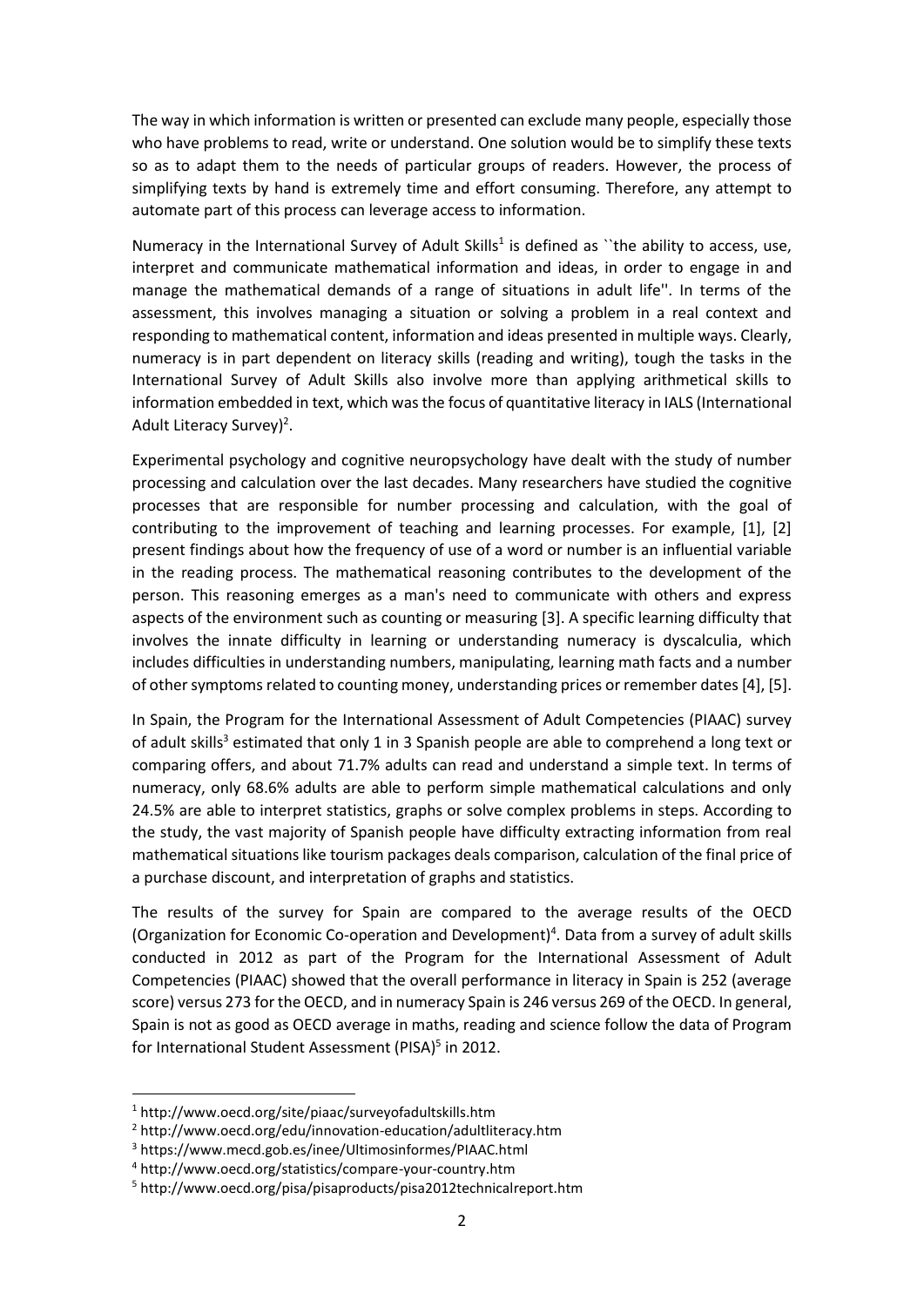Daily news often contains numerical information and the way such information is presented affects the readability of these texts. It is access to information that is of central interest for this paper, in particular access to numerical information. Numerical expressions are defined as expressions denoting quantities, optionally accompanied by a numerical modifier, such as "more than a quarter" or "almost 97%", where "more than" and "almost" take the role of numerical modifiers. Such expressions are extremely frequent in the kind of news texts we use in our study.

For example, Figure 1 shows a piece of news, taken from Simplext project corpus [6], and pay attention to the number and variety of numerical expressions used (highlighted):

*AMNISTÍA DENUNCIA TORTURA Y MALOS TRATOS EN 111 PAÍSES*

*Amnistía Internacional ha documentado durante 2010 casos de tortura y otros malos tratos en al menos 111 países, juicios injustos en 55, restricciones a la libertad de expresión en 96 y presos de conciencia encarcelados en 48. Con motivo del Día de los Derechos Humanos, que se celebra el 10 diciembre, activistas de la organización saldrán a la calle en más de 50 países durante 24 horas para participar en un maratón de recogida de firmas en defensa de los derechos humanos. En España, Amnistía estará presente en más de 50 ciudades, entre las cuales se encuentran Madrid, Barcelona, Logroño, Valencia, Burgos, Huesca, Guadalajara, Sevilla, Tenerife, Palencia, A Coruña y Palma de Mallorca. El director de Amnistía Internacional en España, Esteban Beltrán, señaló a los periodistas en Madrid que "los derechos humanos son demasiado importantes como para dejarlos en manos de los gobiernos".*

*AMNESTY REPORTS TORTURE AND ABUSE IN 111 COUNTRIES*

*During 2010, Amnesty International has documented torture and abuse in at least 111 countries, unfair trials in 55, restrictions on freedom of expression in 96, and prisoners of conscience imprisoned in 48. On the occasion of Human Rights Day, celebrated on 10th of December, activists of the organization will take the streets in more than 50 countries to participate in a 24-hour signature collection campaign in defense of human rights. In Spain, Amnesty is going to be present in more than 50 cities, including Madrid, Barcelona, Logroño, Valencia, Burgos, Huesca, Guadalajara, Sevilla, Tenerife, Palencia, A Coruña and Palma de Mallorca. Amnesty International's director in Spain, Esteban Beltrán, pointed out to journalists in Madrid that "human rights are too important to leave them in the hands of governments".*

*Fig.1 An Example of a piece of news taken from Simplext project corpus*

In a relatively short text composed by five sentences, one can find a total of seven different numerical expressions, which is more than one expression per sentence on average. These include expressions with quantities with or without modifiers, and so on. Such information load, as well as the variety of different numerical expressions, may affect the reader's understanding of the text and prevent him from discovering cause and effect relations of the events presented in the news article.

Building on the difficulties present-day society faces, the authors propose a generic model to carry out the text simplification process. From this generic model, a kind of specific simplification such as numerical expressions simplification is studied and the specific stages of the model within the simplification stage are proposed. In addition, the proposed model is validated with a real system to simplify numerical expressions in Spanish news, analyzing each stage of the model.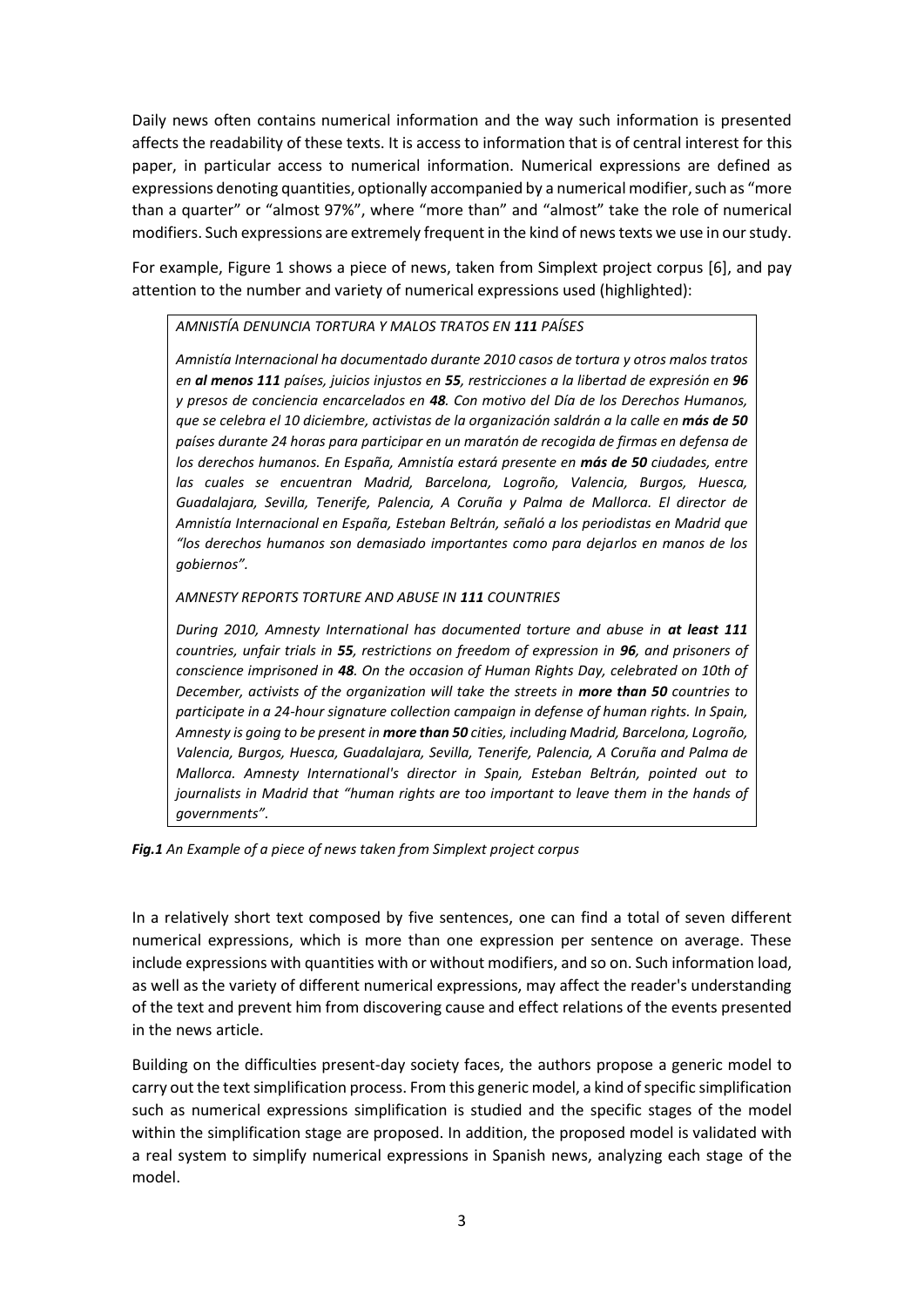The remainder of the paper is organized as follows. An overview of the most relevant work in the field of language accessibility and text simplification, from the point of view of manual and automatic simplifications approaches is presented in Section 2.Section 3 presents the generic model of text simplification, including an instance of the model with a real system to simplify numerical expressions in Spanish texts. Section 4 presents the evaluation of the presented system. The paper concludes with a discussion in Section 5. Conclusions and plans for future work are presented in Section 6.

# **2. Language Accessibility and Text Simplification**

Automatic text simplification is a specific task in natural language processing. The aim is to modify, enhance and adapt an existing text in such a way that the grammar and structure of the prose is greatly simplified, while the underlying meaning and information remains the same. Different transformations at syntactic and lexical level are applied to achieve a simplified version of the original text.

A United Nations report<sup>6</sup> recommends that public information services and documents should be accessible to the widest readership possible. Many different initiatives propose guidelines that may help when rewriting a text to make it more comprehensible. Some of these initiatives are Plain Language<sup>7</sup>, the European Guidelines for the Production of Easy-to-Read Information<sup>8</sup>, and the latest Web Content Accessibility Guidelines (WCAG 2.0)<sup>9</sup> with a wide range of recommendations for making web content more accessible.

These European Guidelines outline some steps in order to prepare an easy-to-read document. There are two different situations: simplifying an original text or creating a new simplified text. In both cases, it is important to know the aim of the text and the target user. The main steps are presented below:

- 1. Define the objective of the text.
- 2. Make a list with the main points to cover in the topic of the text.
- 3. Prepare a draft of the text.
- 4. Check with the target user in order to validate the draft to prepare the final version. This test is to correct, improve and finish the best version for them.

There have been various attempts at providing adequate content for readers who present any kind of difficulties through simplification of already existing materials for a specific target group. Such is the case, for example, with Simple English Wikipedia<sup>10</sup> where more than 100,000 articles from the English Wikipedia have been adapted using simple English word and grammar. Another similar effort is Encyclopedia Britannica for Kids $11$  where the information is adapted for kids, using different vocabulary and grammar to the classic encyclopedia Britannica. For Spanish, there is a website called *Noticias Fácil*<sup>12</sup> where daily news are shown using a simple language.

1

<sup>6</sup> http://www.un.org/disabilities/documents/gadocs /standardrules.pdf

<sup>7</sup> http://www.plainlanguage.gov

<sup>8</sup> http://inclusion-europe.org/

<sup>9</sup> http://www.w3.org/TR/WCAG/

<sup>10</sup> http://simple.wikipedia.org/wiki/Main\_Page

<sup>11</sup> http://kids.britannica.com/

<sup>12</sup> http://www.noticiasfacil.es/ES/Paginas/index.aspx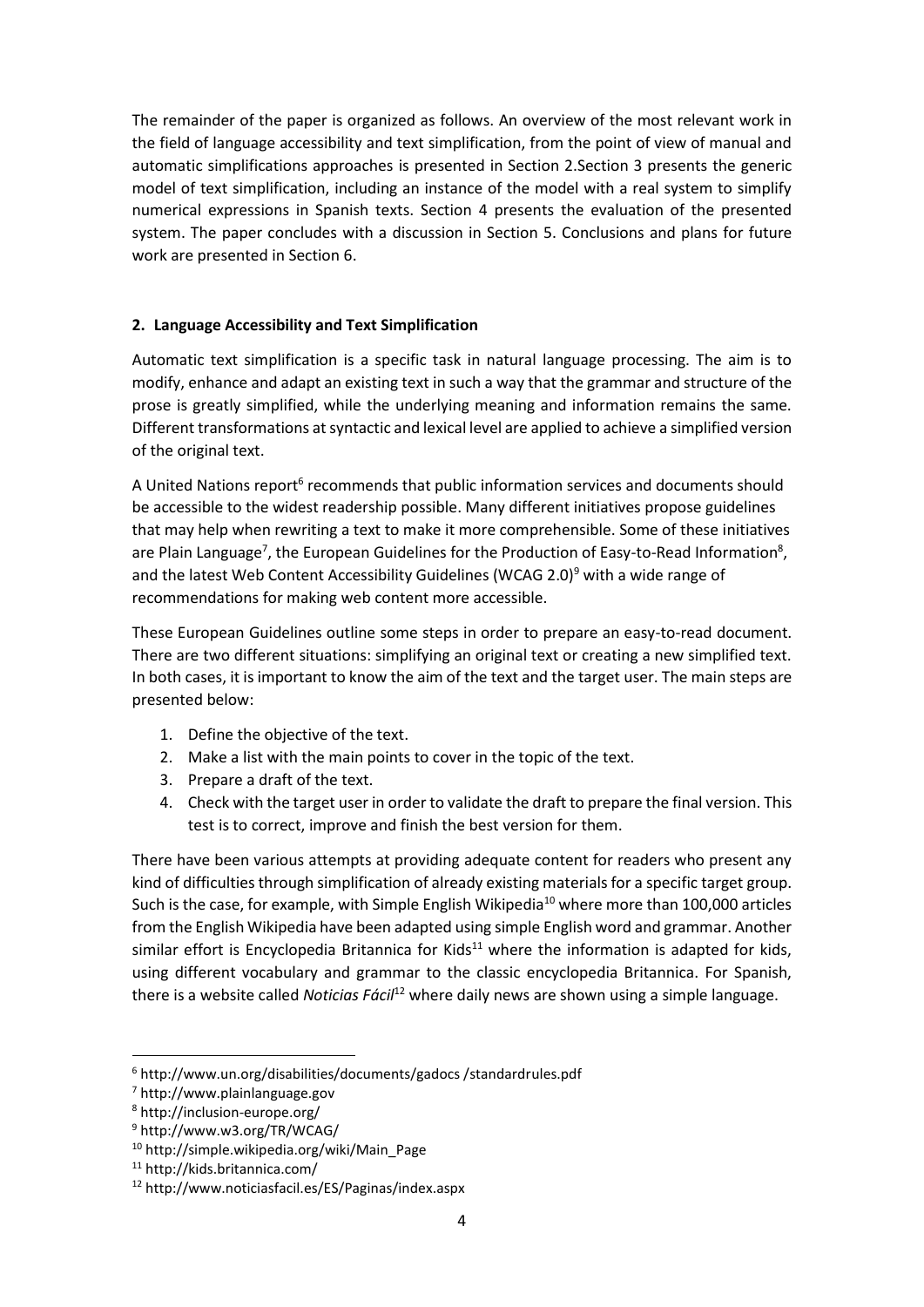There are different organizations and programs in Spain that help promote easy-to-read materials, such as Easy-to-Read Association (Asociación Lectura Fácil)<sup>13</sup> in Barcelona and Live Easy-to-Read (Vive la fácil lectura)<sup>14</sup> in Extremadura. Easy-to-Read initiatives work towards creating plain language versions of legal documents and news texts for institutions and companies that want to improve communication with their target audience. These initiatives also promote the publication of books for people with reading difficulties. When simplifying texts, their content, language, illustrations, and graphic design are taken into consideration.

Nevertheless, manual simplification is too slow and costly to be an efficient way of producing a sufficient amount of desired reading material. There are different simplification tasks, such as syntactic transformations, where the structure of a sentence or a part of it is transformed; or lexical substitutions, where only certain words are modified. That is why numerous attempts have been made at creating automatic or semi-automatic text simplification systems, mainly applied to English [7], [8], but also to Japanese [9], Portuguese [10], and Spanish [6]. Many systems are directly applied to offer simpler reading material for specific target users, such as foreign language learners [11], readers with aphasia [12], low literacy individuals [10], etc.

Automatic text simplification has been directed mainly at two levels: Syntactic constructions, where the structure of a sentence or a part of it is transformed and lexical choices where only certain words are modified. Some readers find difficult texts including long sentences, passives, coordinate and subordinate clauses, abstract words, low frequency words, and abbreviations. The rule-based paradigm has been used in the implementation of some systems [13], [14], [15]. The transformation of texts into easy-to-read versions can also be phrased as a translation problem between two different subsets of language: the original and the easy-to-read version. Corpus-based systems can learn from corpora the simplification operations [16], [17]. For example, Gasperin et al. [18] present a corpus-based approach to selecting sentences that require simplification in the context of Brazilian Portuguese text simplification system. Based on a parallel corpus they apply a binary classifier to decide if a sentence should be simplified. There are also recent data driven and machine learning approaches for text simplification. Zhu et al. [19] present a statistical simplification model covering splitting, dropping, reordering and substitution integrally. Woodsend and Lapata [20] implement a data-driven model based on quasi-synchronous grammar, a formalism that can naturally capture structural mistakes and complex rewrite operations. Klerke and Sogaard [21] have tried an unsupervised approach to automatic text simplification of Danish sentences.

A variety of simplification techniques have been applied to the simplification of lexical choices, like the substitution of common words for uncommon words [22]. Caroll et al. [8] contribute with an additional lexical simplification module, and introduce the paradigm, often repeated thereafter, of simplification based on synonym substitution. They use WordNet [23] to obtain a set of potential synonyms of content words in the input text, and determine the simplest out of the set by looking up Kucera-Francis frequencies in the Oxford Psycholinguistic Database [24]. Word frequency is, therefore, seen as a measure of lexical complexity, and this approach has been adopted in a number of works. Bautista et al. [25] use a similar approach but introduce word length as an additional indicator of word difficulty. De Belder et al. [26] were the first to introduce a word-sense-disambiguation element to their lexical simplification system in order

1

<sup>13</sup> http://www.lecturafacil.net/content-management-es/

<sup>14</sup> http://www.facillectura.es/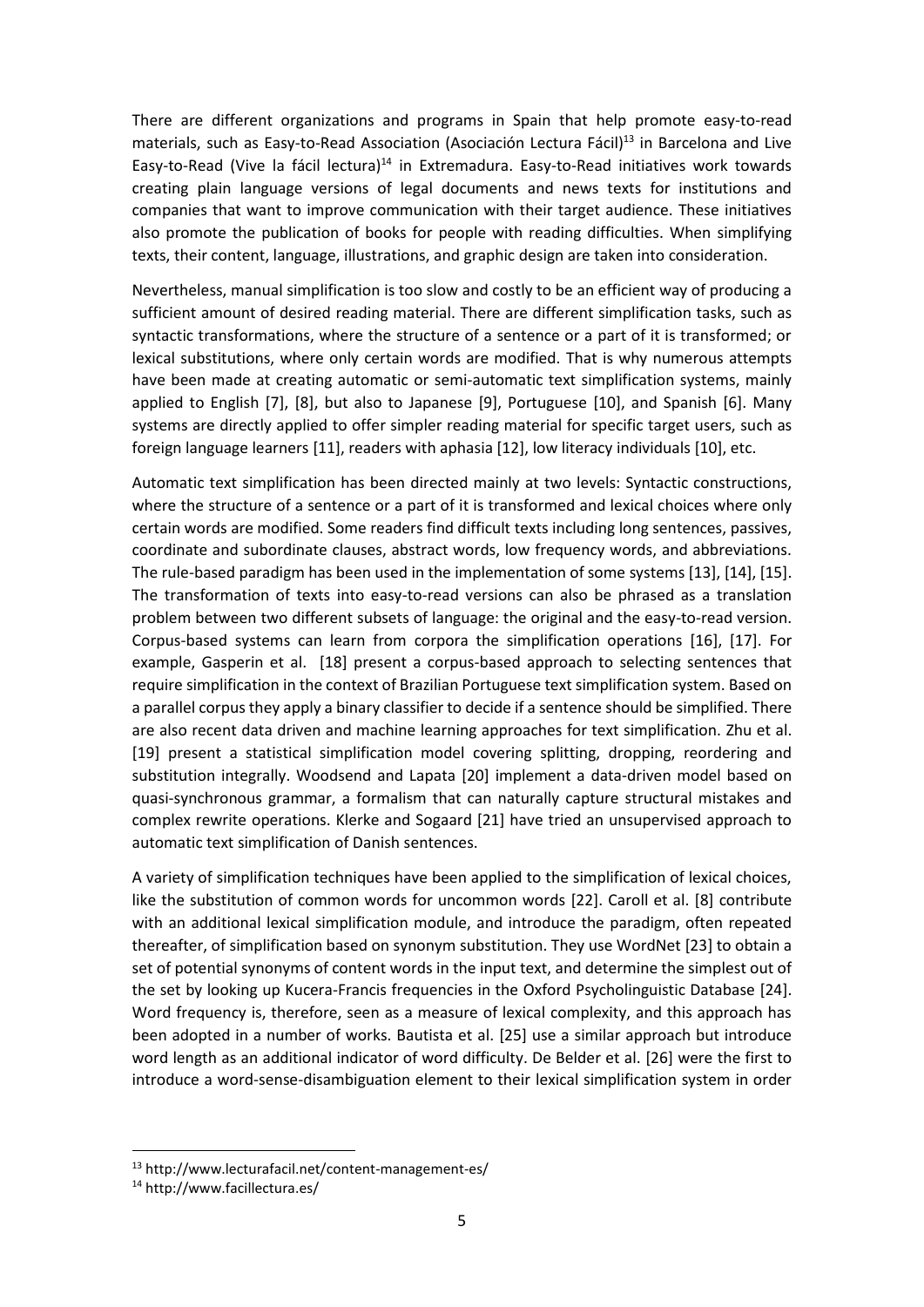to account for numerous cases of polysemy, especially common among the most frequent words.

With respect to numerical information, some work has been done to address this problem, though mainly targeted at experts who generate easy-to-read numerical information and not individuals experiencing numeracy difficulties [27]. Power and Williams [28] and Bautista et al. [29] were among the first to concentrate on the simplification of such expressions, focusing mainly on the use of numerical modifiers (also termed hedges) as one useful simplification strategy.

Simplification may in some cases entail loss of precision, though this is not necessarily a bad thing, for several reasons.

- 1. Loss of precision can be signaled linguistically by numerical hedges such as "around", "more than" and "a little under", so it need not be misleading.
- 2. As Krifka has argued, competent writers and speakers frequently approximate numerical information and readers and hearers can readily recognize this, even when no hedge is present, especially when numbers are round [30]. For instance, in "the distance from Oxford to Cambridge is 100 miles" it is clear that 100 miles is an approximation. Williams and Power [31] showed that writers tend to approximate numerical quantities early in a document, then give more precise versions of the same quantities later.
- 3. As Krifka argues in the same paper [30], an inappropriately high level of precision would flout Grice's Maxim of Quantity [32] by giving too much information. There cannot be many situations in which we need to know that the distance from Oxford to Cambridge is 100.48 miles.
- **4.** As argued by MacKay in his book on sustainable energy [33], simplification brings cognitive benefits, making numbers easier to remember and reason with. So, far from being detrimental, number simplification can have positive advantages for numerate people as well as less numerate.

Power and Williams [28] conducted a study of a news corpus in English, analyzing how authors vary mathematical forms and their precision when expressing numerical information. In a given document, the same quantity was often written in different ways, varying its expression (e.g. fraction or percentage) and its precision through the use of modifiers or rounding. Additionally, they developed a system based on restrictions to decide how to adapt the original proportion. They carried out an evaluation of the model and they found that most given values produced by participants in the survey were predicted by their model, with an overall coverage over 90%; quality as also high. These results supported their assumptions about the composition of the scale systems for fractions and percentages, which determine the range of generated given values. They have given examples of how pragmatic considerations might affect each component of a solution (scale system, given value, arithmetical relation), thus providing a framework for investigating such questions systematically.

The work of Bautista et al. [29] studies the preference for common values when rounding numerical expressions. This study also analyzes the use of different simplification strategies, depending on the value of the original proportion. Their system is built for English, it was not targeted at a particular group of readers, and simplification was applied based on the levels of difficulty as described in Mathematics Education Program of the Qualifications and Curriculum Authority [34]. They carried out a survey in which experts in numeracy were asked to simplify a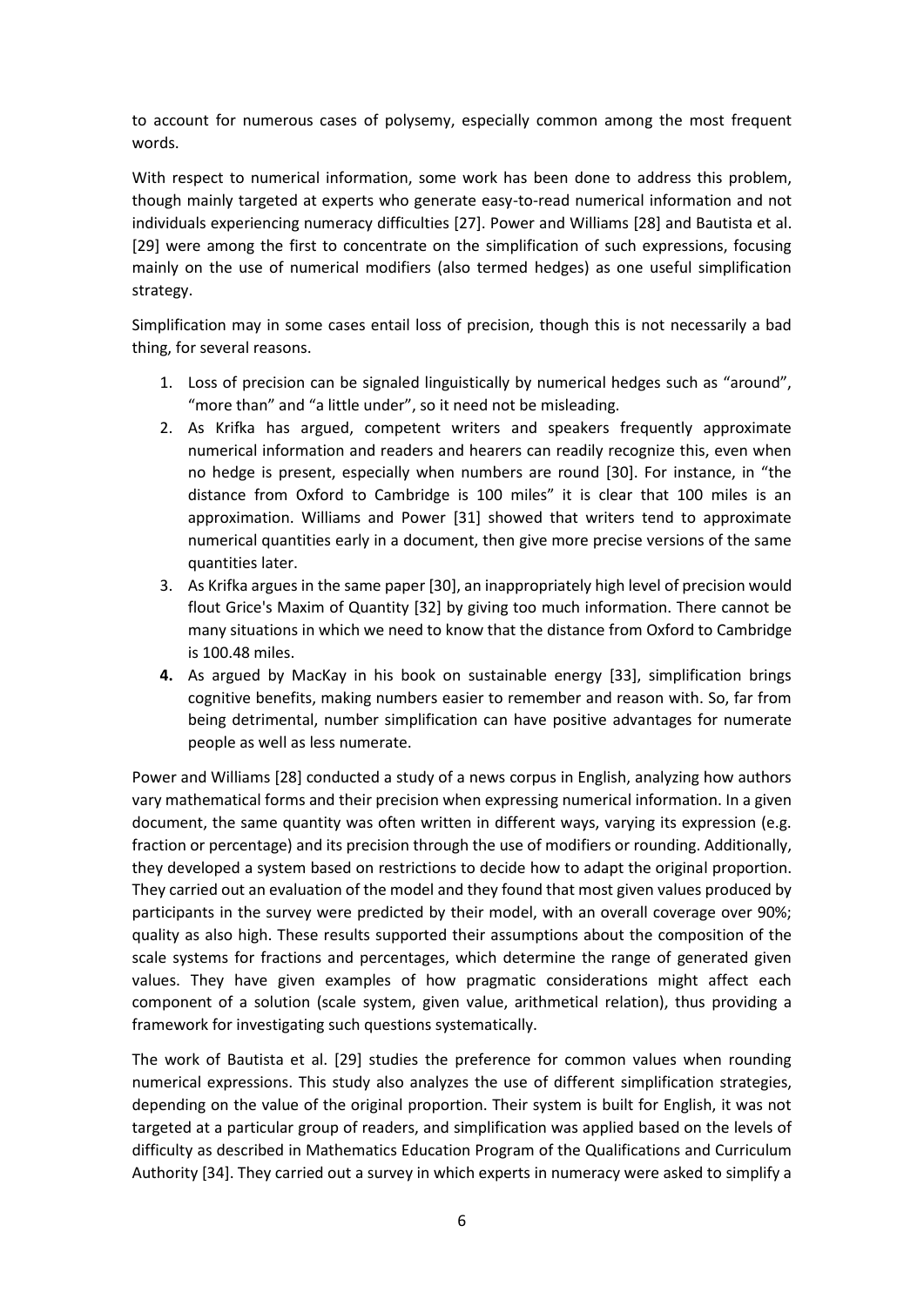range of proportion expressions, with three different readerships in mind. Responses were consistent with their intuitions about how common values are considered simpler and how the value of the original expression influences the chosen simplification.

The Simplext project aims at producing a text simplification system for Spanish. The automatic simplification system is developed following the easy-to-read principles and apply natural language processing techniques. Manual simplification methodology in Simplext follows work by Anula [35], [36] proven to contribute to the reduction of complexity in written language. Two types of simplifications are considered: vocabulary and syntactic structures simplifications. There are various problems addressed in the project form the natural language processing viewpoint: corpus alignment, development of text analysis pipelines to carry out linguistic processing of the corpus and the new documents to be simplified in application time, semiautomatic analysis of the corpus in order to identify potential simplification operations which could be implemented, development of a decision support module to take simplification decisions and implementation of metrics for text readability in the Spanish language as well as development of a text-to-text generation component to produce simple sentences from extracted information chunks. The work presented in this paper is complementary to other automatic text simplification modules which have been proposed for Spanish. In addition, the corpus achieved in the Simplext project is used.

#### **3. A Generic Model of Text Simplification**

From the information presented in previous sections, the need to text simplification and the cost and effort of manual simplification to generate simplified versions of original texts is evident. The objective in this section is to present a generic model of automatic text simplification, and to describe its different working stages. More specifically, the mathematical processing is studied and the new stages necessary to carry out the simplification of a specific type of information - numerical expressions are explained.

The following sections present the different stages the proposed model goes through, starting with the original text that is to be simplified, then validating it with an instance for the simplification of numerical expressions. Figure 2 shows the stages of the generic model. There are different variables that determine the configuration of the model at each stage. The language of the original text affects all the stages of the model because it determines which tools can be used to analyze the text and what simplification operations can be applied as these depend on the tools available for the given language. The simplification stage takes into account other variables, such as the type of text (e.g. news article, report, recipe, etc.), the target user and the level of difficulty.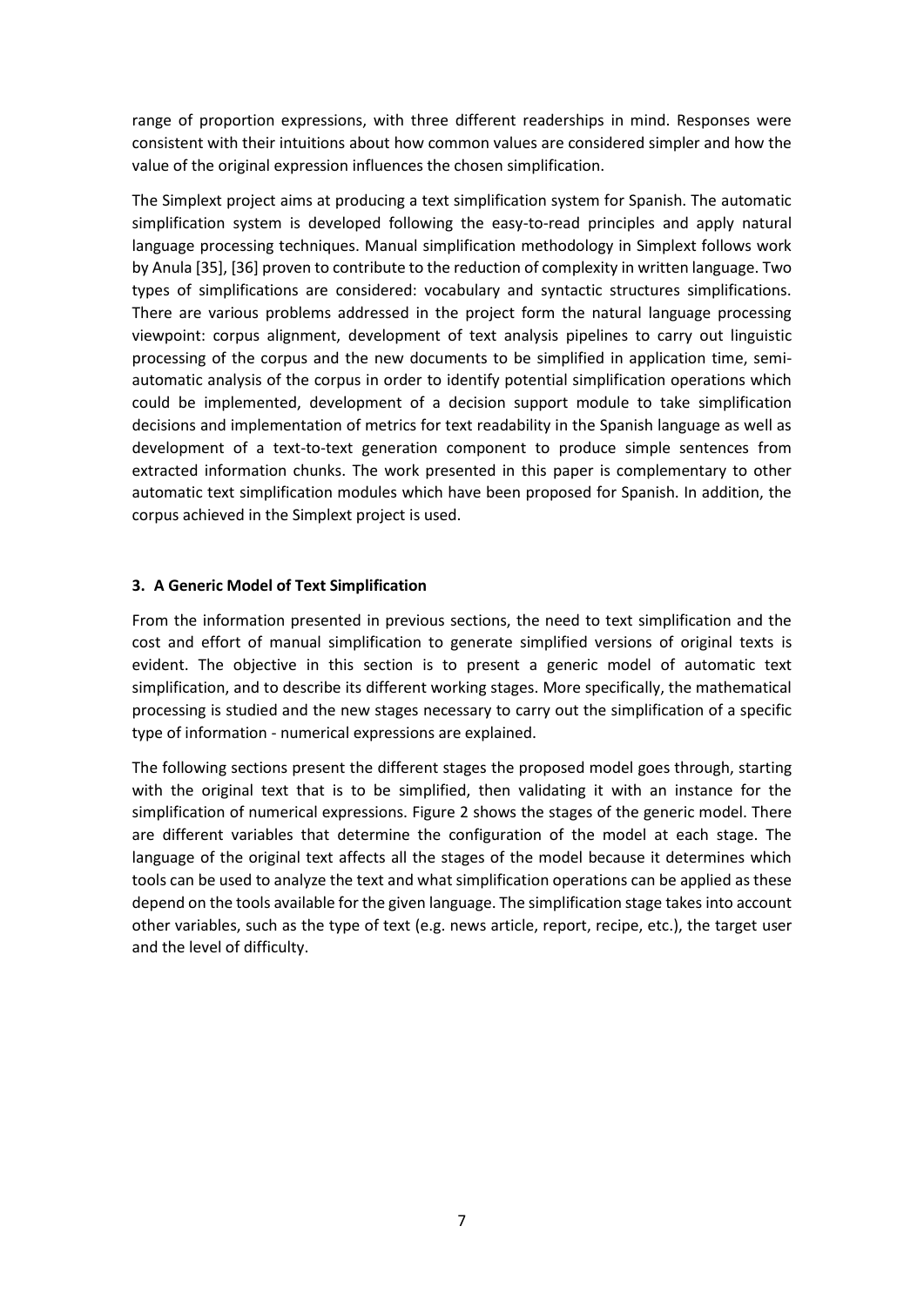

**Fig.2.** Stages of the Generic Model of Automatic Text Simplification. With plain text as input, the first stage consists in the analysis of the text. At the next stage, text decomposition is applied, which separates the original text into linguistic units. What follows is text simplification, which comprises different operations. Finally, text regeneration takes place and a simplified text is offered as system output. The target user, the kind of text, and the language influence the operation of different stages.

In order to validate the proposed model, an instance of the model for the simplification of numerical expressions<sup>15</sup> is presented. The first variable to be configured is the language of the original text, Spanish in this study, as a real system that simplifies numerical expressions in news articles in Spanish [37], [38] is used. The following sections explain how all stages work and describe the decisions that have to be made at each stage.

Figure 3 illustrates an example from the Simplext Project corpus [6], obtained from the news agency Servimedia<sup>16</sup>. The corpus contained 298 documents with 1149 sentences and 712 numerical expressions. In this example, it can be seen that the text consists of four sentences and contains eleven different numerical expressions. These include expressions with quantities expressed as numerals and percentages, quantities with or without modifiers, and so on.

**.** 

 $15$  The actual instances described here as examples have been developed as plugins for GATE to take advantage of existing NLP tools

<sup>16</sup> http://www.servimedia.es/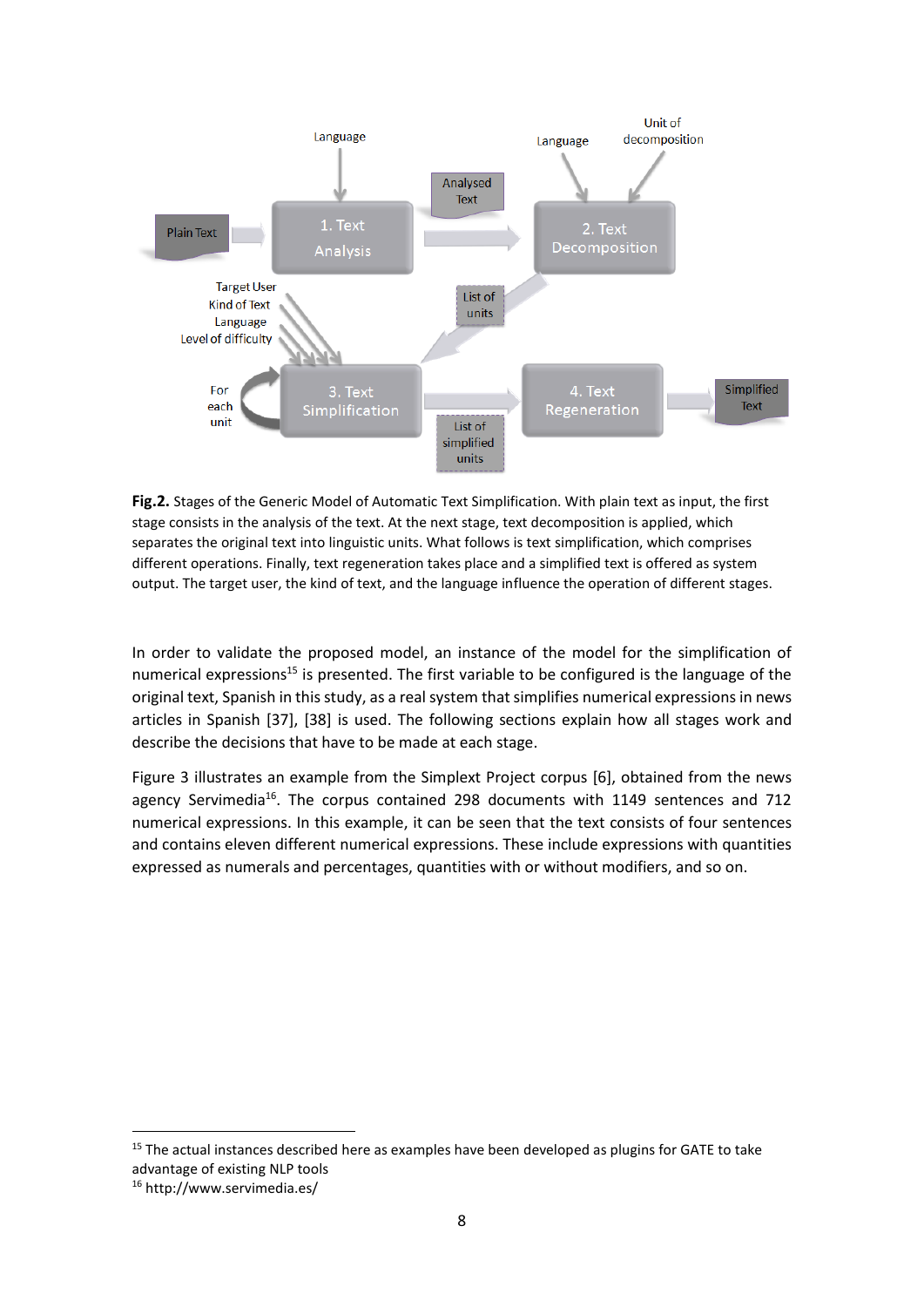*EL 10% DE LOS ADOLESCENTES ESPAÑOLES QUE BEBEN ALCOHOL LO HACEN PARA "COLOCARSE"*

*El 61% de los españoles de entre 12 y 18 años consumen habitualmente bebidas alcohólicas y de ellos el 10% lo hacen para "colocarse", según afirmó la Fundación Alcohol y Sociedad, que presentó un libro en el que apuesta por cambiar la prohibición por la educación para abordar el problema de la ingesta alcohólica entre menores. El trabajo, titulado "Hablemos de alcohol. Por un nuevo paradigma en el beber adolescente", señala que pese a que en España está prohibido vender bebidas alcohólicas a los menores - en algunas comunidades hasta los 18 años y en otras hasta los 16 -, casi el 94% de ellos aseguran que no tienen problemas para adquirir estos productos. En la misma línea, el texto, presentado por su coordinador, Javier Elzo, sostiene que la mitad de los jóvenes que beben hoy en España dicen emborracharse como mínimo una vez cada dos meses y que el 69% se iniciaron en este hábito entre los 13 y los 16 años.*

*10% OF THE SPANISH ADOLESCENTS WHO DRINK ALCOHOL DO IT TO GET "WASTED"*

*61% of Spanish people between the ages of 12 and 18 regularly consume alcoholic drinks and of these, 10% do it to get "wasted" as stated by the Alcohol and Society Foundation, who presented a book, in which it positions itself in favour of turning prohibition into education to deal with the problem of underage drinking. The work, entitled "Let's Talk about Alcohol. For a New Paradigm in Adolescent Consumption", notes that, although it is forbidden to sell alcoholic drinks to minors in Spain - in some regions until they are 18 years of age and in others 16 - almost 94% of them assure that they generally do not have problems purchasing these products. Along the same lines, the text, presented by its coordinator, Javier Elzo, maintains that half of the young people in Spain who drink alcohol nowadays declare that they get drunk at least once every two months, and 69% started drinking between the ages of 13 and 16.*

*Fig3. An example of text taken from Simplext project corpus.* 

#### **3.1. Stage 1: Text Analysis**

Depending on the particular goals to be achieved by the simplification process, different types of analysis of the input text may be required. In general terms, most systems apply basic steps of natural language processing such as: splitting the text into sentences, part-of-speech tagging and syntactic analysis of the text. The input at this stage is a plain text, with its language as a variable that can be configured. It is necessary to know what language we are dealing with in order to determine the tool to be used for tagging individual words.

**Tokenization**: Each sentence has to be separated into its constituent tokens. This process also involves some difficulties such as contractions in English like "It's blue" (It is) or "She's flu" (She has) or genitives like "Ann's house" and "My sisters' weddings".

**Splitting into Sentences:** The input text has to be separated into its constituent sentences. There are some obvious problems that occur at this stage. Such is the case of full stops that do not separate sentences (e.g. in abbreviations) or sentences such as titles that do not end with a full stop.

**Part-of-Speech Tagging:** Every word is assigned its morphological category (e.g. verb, noun, etc.), and sometimes also certain attributes expressed through inflection (e.g. gender, number, tense, etc.). A number of methods can be used to carry out this task, primarily sequential methods, such as Hidden Markov Models, dependency trees and regular grammars (such as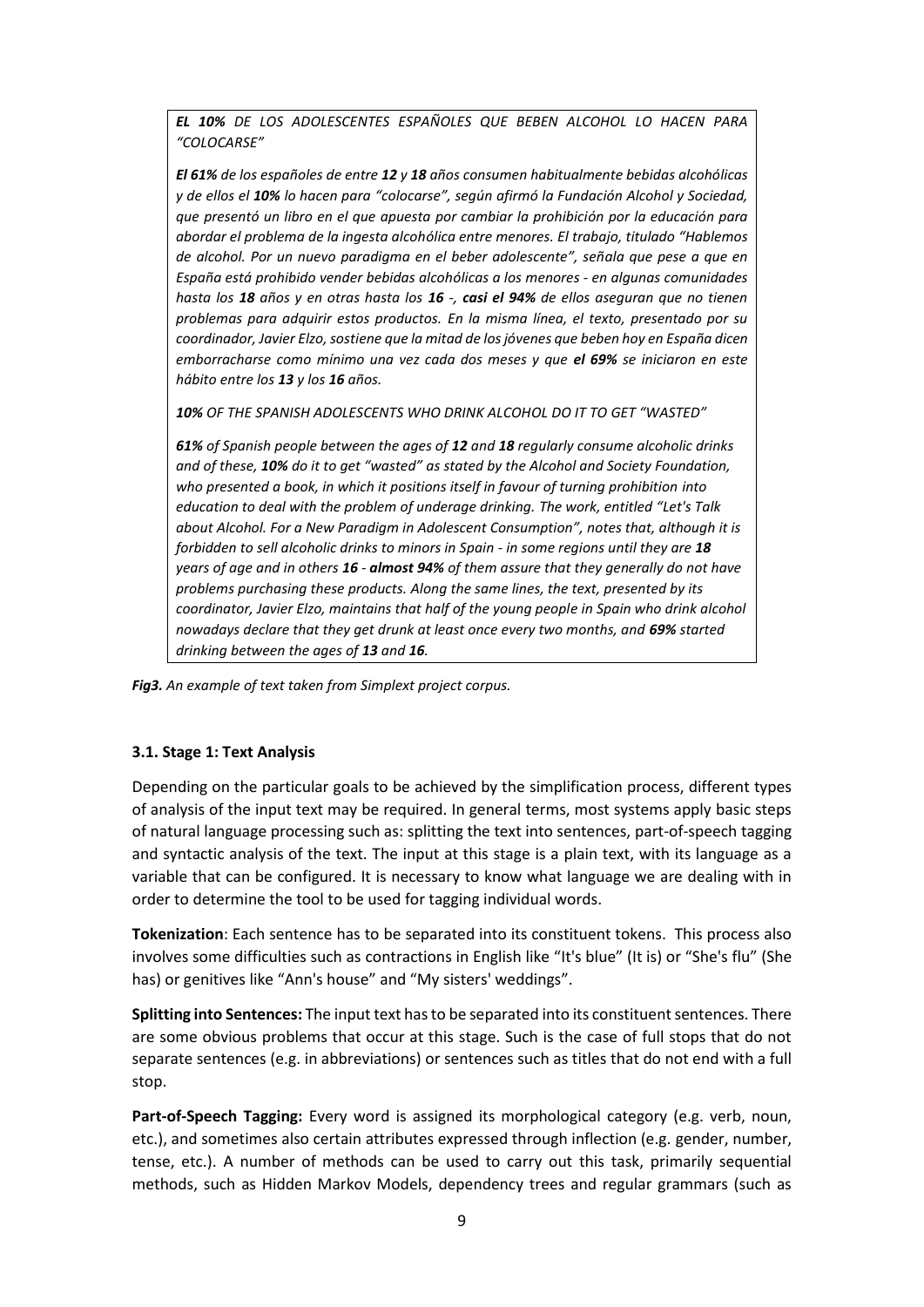finite-state transducer cascades, a method used for symbolic processing). There are different tools that implement these methods to perform this task.

**Syntactic Analysis:** A syntactic analysis of the text tagged with the morphological category of its words is usually carried out. There are two basic types of syntactic analysis. One is the analysis of syntactic constituents, which divides the sentence into phrases, which in turn are recursively composed of smaller phrases. Such analysis can be represented in the form of trees with nonterminal nodes. The other type of syntactic analysis is the analysis of syntactic dependencies, which establishes dependencies between words. This analysis can also be represented in the form of trees, but these only contain terminal nodes. Natural language syntax is the way in which individual words are combined to form more complex units. On the one hand, syntax defines which sentences are grammatical and which are not, and on the other, it influences the propositional semantic interpretation.

In the particular instance of the model for Spanish, part-of-speech tagging and syntactic analysis of the text chosen have to be carried out. The tool used for part-of-speech tagging in order to assign corresponding morphological categories to all the words in the text was FreeLing [39], an open source language analysis tool suite. The output of this stage is a list of sentences where every word is tagged with its morphological category.

FreeLing uses a Hidden Markov Approach, producing an EAGLES tag<sup>17</sup> for each word in the document. Since the interest is mainly in numerical information, the focus is on tags of type Z which are allocated to quantities, ratios, fractions, percentages, etc. Four different kinds of Z tags are identified:

- 1. Partitive numerals which have the tag Zd (for example, "un millón" ("a million") or "una centena" ("a hundred")).
- 2. Monetary expressions having the tag Zm, their lemma being the quantity and the monetary unit (for example, "2000 dólares" ("2000 dollars"), where the lemma is \$USD: 2000).
- 3. Fractions and percentages, which are allocated the tag Zp, where the lemma is a normalized proportion (for example, 34% with the lemma 34/100).
- 4. Physical measures having the tag Zu. Their lemma is a normalized notation of the unit and the quantity (for example, 30km/h with the lemma SP km/h:30).

To illustrate an example, let us have a look at a pair of numerical expressions belonging to sentences of a text from the corpus (in Spanish): ``...el 65% de los atentados...'' and `` ... va desde los 46 a los 55 años...''. Table 1 shows the tags obtained, where the first column is the word itself, the second column is its lemma, the third is the morphological category tag assigned by FreeLing, and the fourth column is the probability of the word having the specified tag.

**.** 

<sup>17</sup> http://www.ilc.cnr.it/EAGLES96/annotate/annotate.html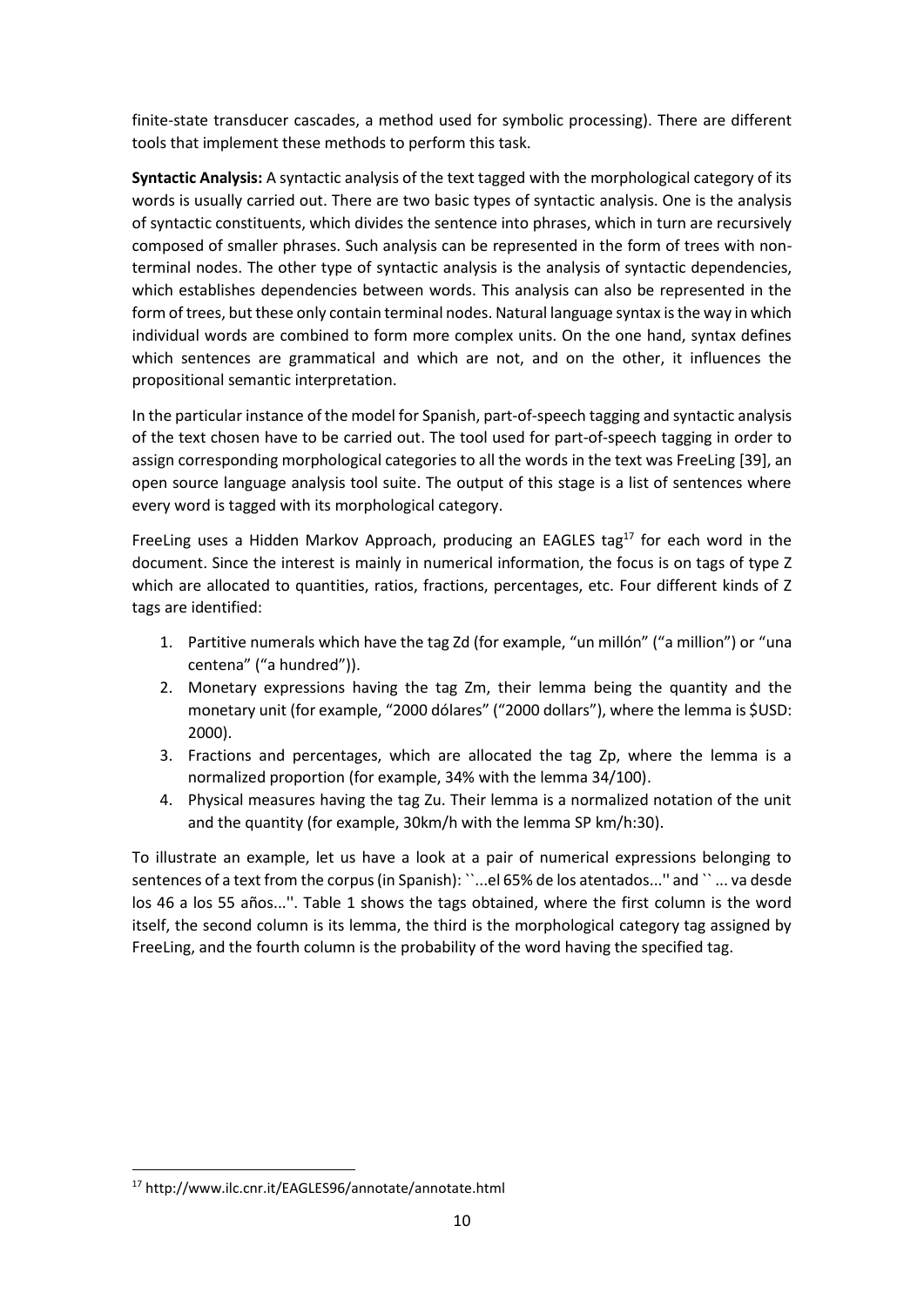**Table 1.** An example of the Part-of-Speech obtained by FreeLing.

| Word      | Lemma    | Tag     | <b>Frequency</b> |
|-----------|----------|---------|------------------|
| EI        | el       | DA0MS0  | 1                |
| 65%       | 65/100   | Zp      | 1                |
| De        | de       | SPS00   | 0.999919         |
| Los       | el       | DA0MP0  | 0.97623          |
| atentados | atentado | NCMP000 | 0.75             |
| Va        | ir       | VMIP3S0 | 1                |
| Desde     | desde    | SPS00   | 1                |
| Los       | el       | DA0MP0  | 0.97623          |
| 46        | 46       | Z       | 1                |
| A         | a        | SPS00   | 0.99585          |
| Los       | el       | DA0MP0  | 0.97623          |
| 55        | 55       | Z       | 1                |
| Años      | año      | NCMP000 | 1                |

At this stage, syntactic analysis is applied to the whole text, thus obtaining an analyzed text that is to be simplified at the next stage. For example, Table 2 shows how a part of a sentence, ``...el 65% de los atentados...'', was analyzed by FreeLing. Each word has its tags with different features like identifier, span, lemma, form, lexical information, etc.

**Table 2.** Example of part of the XML file.

```
<word
id="179" span="993-995" guess="no"
recov="el" tag="DA0MS0" lemma="el"
form= "el">
el
</word>
<word 
id="180" span="995-999" guess="yes"
recov="65%" tag="Zp" lemma="65/100"
form="65%">
65% 
</word>
<word
id="181" span="1000-1002" guess="no"
recov="de" tag="SPS00" lemma="de"
form="de">
de
</word>
<word 
id="182" span="1003-1006" guess="no"
recov="los" tag="DA0MP0" lemma="el"
form="los">
los 
</word>
<word
id="183" span="1007-1016" guess="no"
recov="atentados" tag="NCMP000"
lemma="atentado"
form="atentados">
atentados
</word>
```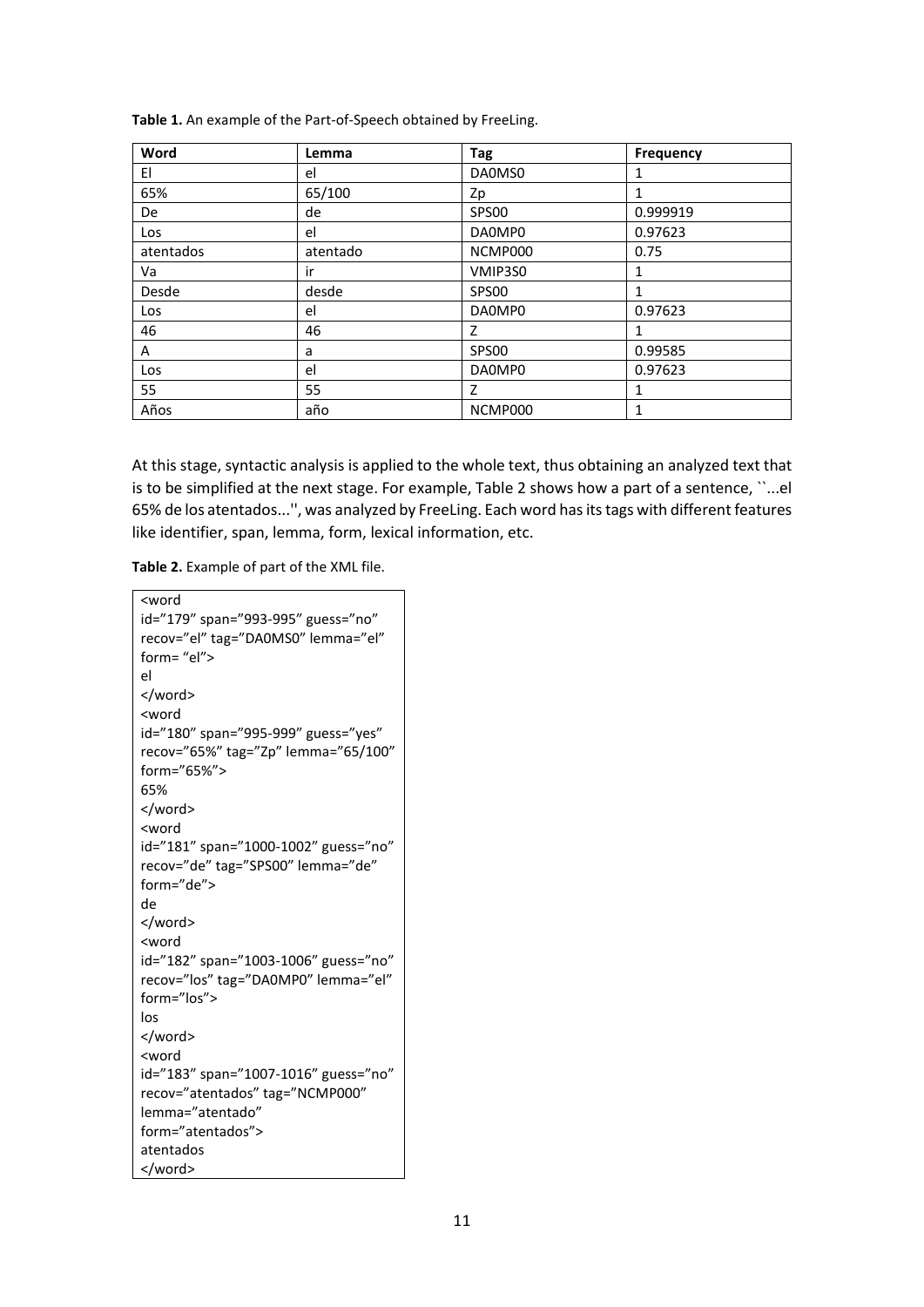#### **3.2. Stage 2: Text Decomposition**

The second stage consists of decomposing the text into the linguistic units that are to be the target of the simplification process, such as words, sentences, or paragraphs. Although this is a fairly simple task, it is of paramount importance for the entire chain of further processing. This stage may also involve a task of selection: selection of specific parts of the text that are going to be the subject of simplification, and their separation from other parts of the text that will not be affected.

For instance, if the goal of the simplification process is to replace difficult words with simpler ones, at this stage, only difficult words will be picked out of the input text as target units for simplification. Certain types of simplification may involve the elimination or insertion of information - such as graphical depictions of the content, or dictionary definitions of difficult words. In those cases, the stage of Text Decomposition would have to identify the particular elements to be eliminated or the specific points of the original text where information has to be inserted.

In this stage, the input is the result of the syntactic analysis of a Spanish text. It is necessary to know the unit of decomposition considered in order to configure this stage. The obtained output is a list of linguistic units - e.g.sentences, words, numerical expressions - that make up the original text that is to be simplified.

In the current instance of the model, the text is decomposed into sentences, beginning with the headline and continuing with the sentences in the body of the text. It can be seen that the text (shown in Figure 3) consists of four sentences, the headline and the three sentences that make up the body of the text, separated by full stops. For each sentence, one has to find and collect the target units for the simplification process, in this case, numerical expressions. Two different stages are involved, one relying on the results of the lexical-syntactic analysis to identify candidate expressions, and another one to annotate the numerical expressions with the information that the simplification process will require. Figure 4 presents the specific steps within the text decomposition and text simplification stages.



**Fig. 4.** Stages of the automatic text simplification model with a focus on numerical information. At this stage different operations are applied: identification of the different types of numerical expressions; annotation of numerical expressions with information pertaining to modifier, quantity, unit, etc; and the simplification of numerical expressions through the application of defined rules.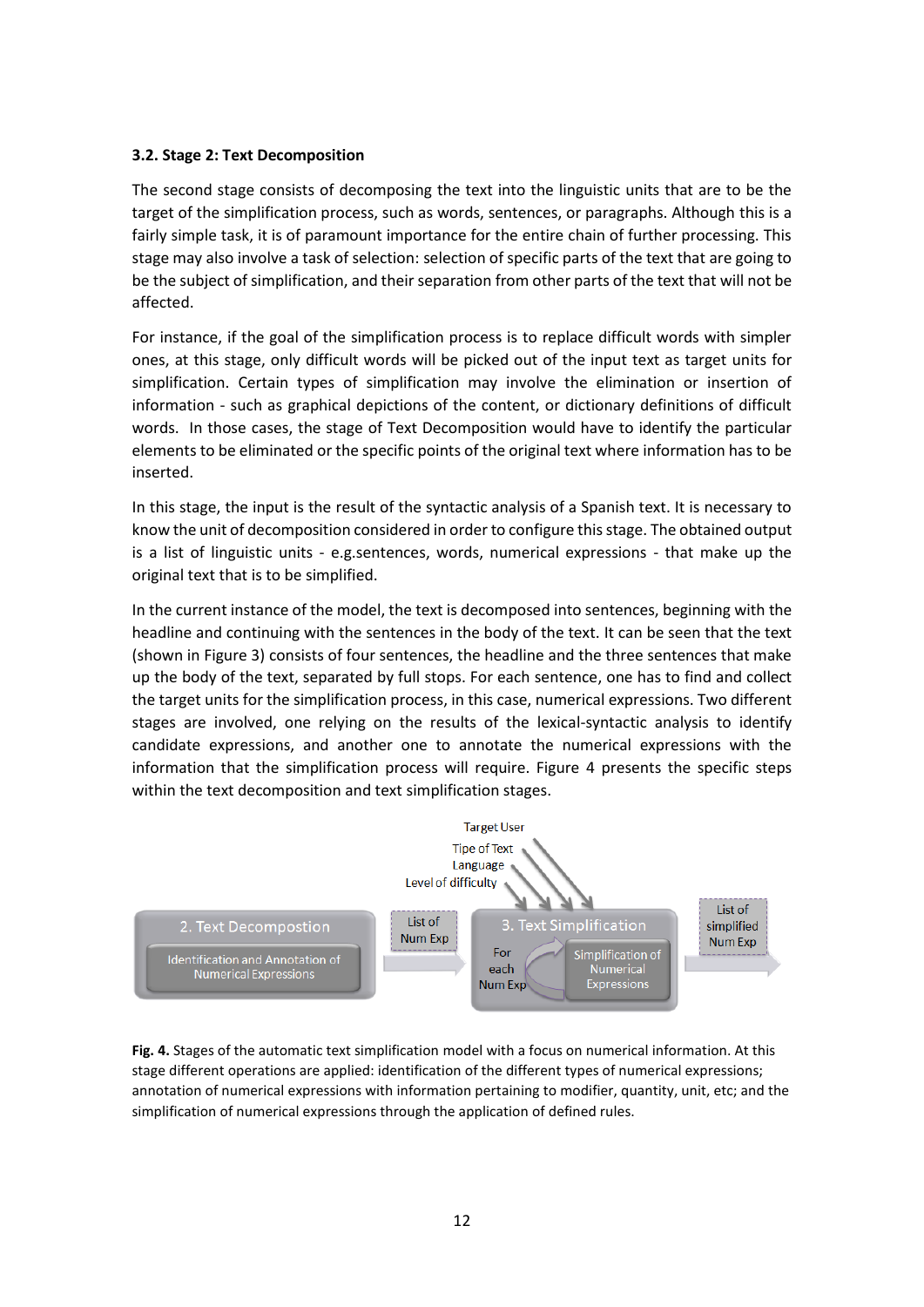#### **3.2.1. Stage 2.1: Identification and Annotation of Numerical Expressions**

At this stage extra information of the different types of numerical expressions are identified and annotated in the original text from the text analysis made in the previous stages, sentence by sentence. Numerical information can be expressed in different mathematical forms, such as percentage ("*78%*"), fraction ("*1/4*"), ratio ("*four in six*"), etc. Numerical information can also be found in non-numerical expressions, such as "*almost everybody"*, "*during the entire day"*, etc. That is why this stage is important - it is important to identify the numerical load of a text so as to be able to modify it. Depending on the language of the original text, the target user for which text adaptation is being applied, and the tools used at the preceding analysis stages, numerical expressions can be identified in different ways, starting with morphological tags assigned to words through part-of-speech tagging, the use of grammars, rules, etc.

In the present case, the analysis carried out by means of FreeLing allows to identify different numerical expressions tagged according to the numeral classification system of the parser. For the example presented, the sentences being considered contain 11 different numerical expressions, with or without modifiers. From each sentence we focus on different kind of numerical expressions.

The process of information extraction consists of identifying the different components of the numerical expressions, including modifiers, such as "*almost*", "*more than"*, " *around"*, etc.; the quantity ("*500*", "*23%*", "*6.7*"); the type of mathematical representation, such as percentage, fraction, exact number, decimal number, ratio, etc.); the use of measurement units, such as "*km*", "*litre*", "*millions of euros*", etc.; and the kind of numerical expression. Having identified the different component of the numerical expressions, one can then choose the corresponding simplification operations at the next stage.

For the purpose of annotating the expressions, JAPE (Java Annotation Patterns Engine) grammars [40] have been used. JAPE applies finite state transduction over annotations based on regular expressions. This is how the information present in the different types of numerical expressions identified by the parser is annotated. The grammars used at this stage of the prototype are explained in depth in Bautista et al. [37].

To illustrate an example, let us look at the expression of the example text: the expression "casi el 94%" ("almost 94%") bears the tag "Zp", which means that it is a percentage, and its modifier "casi" ("almost") and the quantity "94%" can be further annotated. The parser is responsible for calculating other parameters such asthe lemma or the units. Once all the numerical expressions in the text have been annotated, Text Simplification follows.

The output of this stage is a list of numerical expressions.

#### **3.3. Stage 3: Text Simplification**

This stage starts with a list of linguistic units from the text obtained at the previous stage, and simplification techniques are applied to each individual linguistic unit. Simplification operations can be applied to the whole unit or some of its parts.

This stage still depends on language though it is important to bear in mind other types of factors, such as the type of text, the target user and the level of difficulty, which determine what simplification operations are to be applied. There are different simplification tasks, such as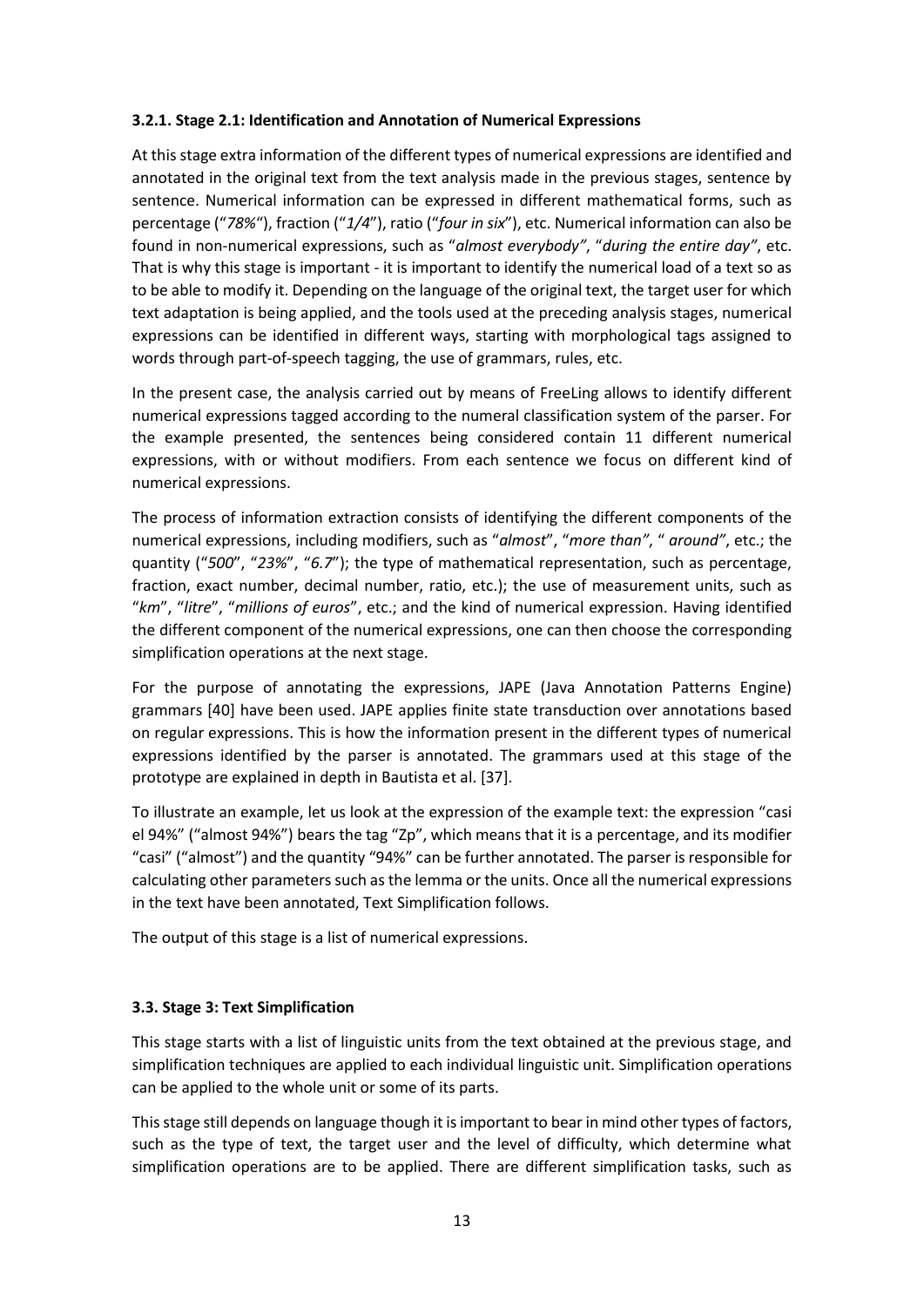syntactic transformations, where the structure of a sentence or a part of it is transformed; or lexical substitutions, where only certain words are modified. This way, a series of transformations is applied to every linguistic unit of the original text to obtain a simplified unit. When the intended simplification requires the insertion of additional information, this stage would have to produce the required new information to be placed in the position already staked out by Stage 2 of Text Decomposition. Context and text discourse would have to be taken into consideration in this case.

The output at this stage is a list of simplified linguistic units, obtained as a result of applying different transformations to each sentence of the original text.

In the current instance of the model, the text simplification stage starts with a list of numerical expressions that have been previously identified and annotated. The working language is Spanish, the type of text is news articles, and the target user is a person with cognitive problems and reading difficulties that arise when trying to understand mathematical concepts.

Starting with the information annotated and obtained at the previous stages, it is time to simplify each numerical expression from the original text. A set of specifically defined rules for the simplification of numerical expressions are applied. These rules vary depending on the type of the numerical expression that is being treated and the type of text that is being simplified. These variables determine the level of difficulty at which the simplified text should be, because adaptations at different levels can be considered depending on the grade of mathematical concept and the simplification chosen.

The simplification rules apply to modifiers, the numerical quantity, and the measurement units. The rules were defined based on previous studies with experts with the aim of developing a set of simplification strategies (see [41]). For example, a survey was carried out with numeracy experts who were asked to simplify a range of different numerical expressions. From these surveys candidate rewriting strategies were collected and guidelines for defining rules for the prototype were obtained. The simplification strategy which is most commonly observed has been implemented in the proposed system: the quantity is always rounded and a set of rules is applied to choose a modifier which accounts for loss of precision. In order to obtain the rounded number corresponding to the original quantity, auxiliary calculations using different methods of the package Math of Java are used (*round, pow, rint*). For example, if the original value of the quantity is "0.953", its rounded value is calculated "1.0" for the simplified expression.

In addition, the use of numerical modifiers in the process of rewriting difficult numerical expressions in simpler ways was analyzed. Modifiers indicate that the original number has been approximated and, in some cases, the direction of approximation. The details of the use of modifiers in the process of simplifying numerical expressions can be found in Bautista and Saggion [41]. For example, if the original expression contains a modifier, it is kept and the quantity is rounded. For the rest of the cases, the system compares the original quantity to the rounded quantity, and depending on both values, a modifier is selected. The modifiers chosen are the most commonly used ones in the survey. When the original quantity is already a rounded quantity, there are no modifications in the numerical expression. Table 3 summarizes the selection of modifiers for the simplified numerical expression.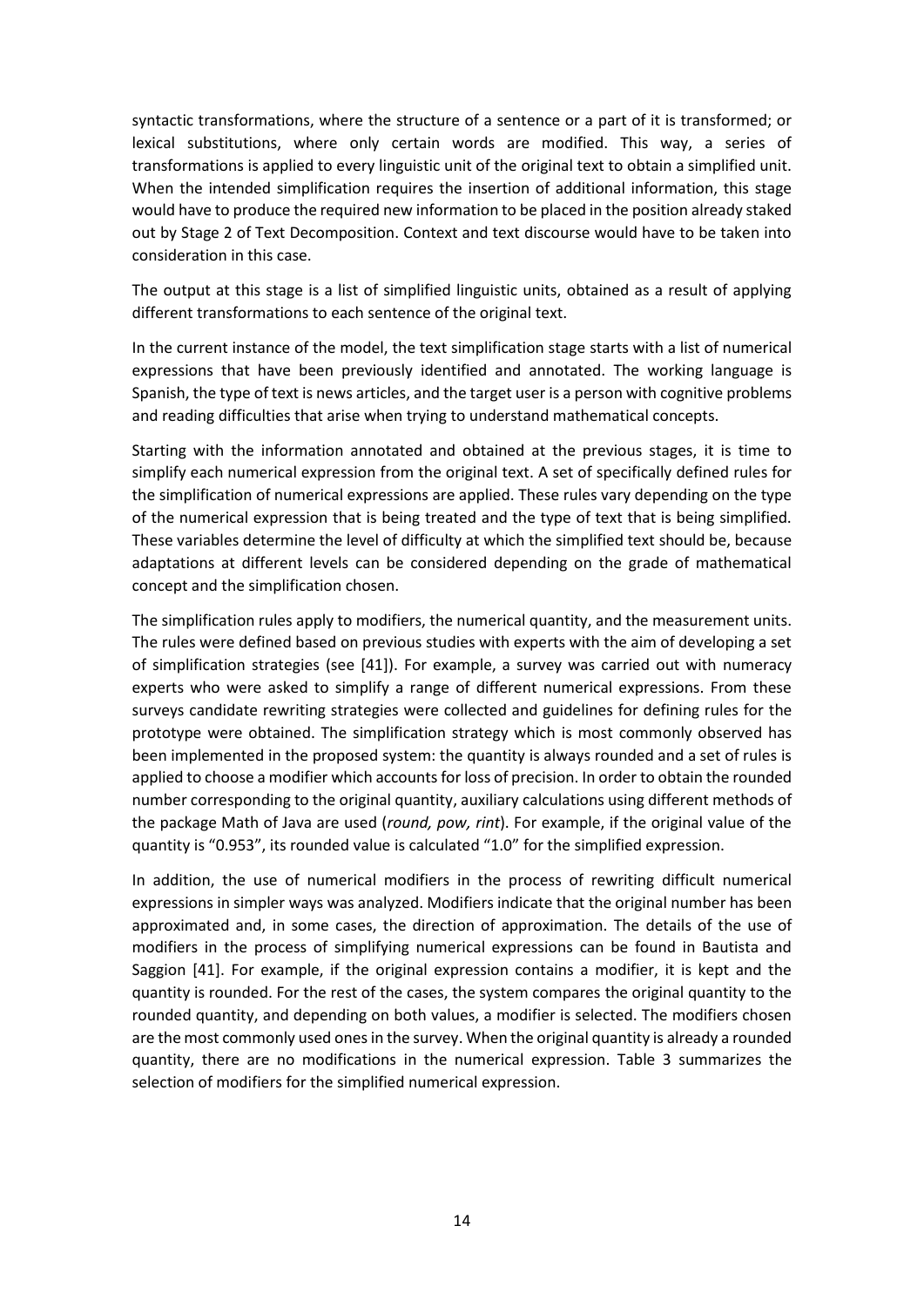**Table 3.** Selection of modifier for the simplified numerical expression in different cases. Each case is illustrated by an example.

| Original      | Rounded  | Case                    | Modifier     | Simplified    |
|---------------|----------|-------------------------|--------------|---------------|
| Expression    | Quantity |                         |              | Expression    |
| Alrededor de  | 6000     | There is a modifier in  | Original     | Alrededor de  |
| 5689 millones | millones | the original expression | modifier is  | 6000 millones |
| (around 5689  | (6000)   |                         | kept         |               |
| million)      | million) |                         |              |               |
| 27.3%         | 25%      | No modifier in original | Add modifier | Más de 25%    |
|               |          | expression, and         | "más de"     | (more than    |
|               |          | original > rounded      | (more than)  | 25%)          |
| 476           | 500      | No modifier in original | Add modifier | Casi 500      |
|               |          | expression, and         | "casi"       | (almost 500)  |
|               |          | original < rounded      | (almost)     |               |
| 3000          | 3000     | No modifier in original | No modifier  | 3000          |
|               |          | expression, and         |              |               |
|               |          | original = rounded      |              |               |

The simplification rules applied by the system can be summarized from the conclusions obtained in the experimental identification of simplification strategies carried out with experts.

- 1. The expressions represented in words are transformed into digits.
- 2. If the original expression has a modifier, then it is kept and the quantity is rounded.
- 3. If the original expression does not have modifier, then a modifier is chosen (Table 3) and the quantity is rounded.

In this stage each numerical expressions is simplified, and as a result a list of simplified numerical expressions are obtained which will be used in the next stage.

# **3.4. Stage 4: Text Regeneration**

At this final stage, the only thing left to do is to recompose the text, either by putting together the simplified versions of the linguistic units that are the output of all the previous stages, or, if there was a selection process involved during decomposition, using the simplified versions of the target units in combination with the rest of the input text to reconstruct a whole simplified version. A simplified text is thus obtained as the final output of the system.

In the presented instance of the model, the text is recomposed based on the list of simplified numerical expressions from the previous stage. The output of the model is, therefore, a simplified version of the original text. For each sentence, all numerical expressions have been identified and if there was a simplified version obtained in the process of simplification, in this moment the original expression in the sentence is replaced by the simplified one. Figure 5 presents the output of the system after applying the model for the simplification of numerical expressions to the original example text presented in Section 3.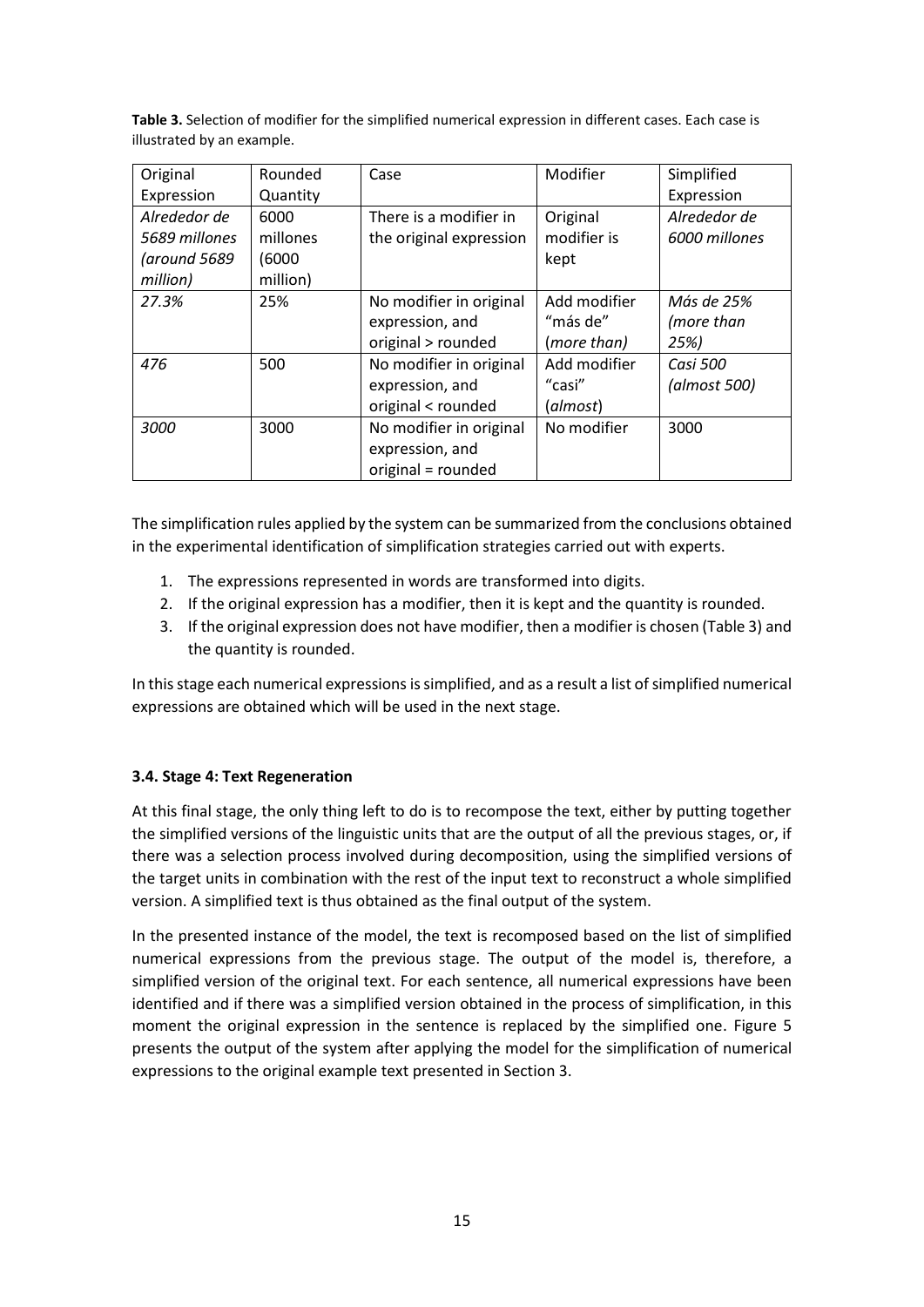*EL 10% DE LOS ADOLESCENTES ESPAÑOLES QUE BEBEN ALCOHOL LO HACEN PARA ``COLOCARSE''*

*Más de 60% de los españoles de entre más de 10 y casi 20 años consumen habitualmente bebidas alcohólicas y de ellos el 10% lo hacen para "colocarse", según afirmó la Fundación Alcohol y Sociedad, que presentó un libro en el que apuesta por cambiar la prohibición por la educación para abordar el problema de la ingesta alcohólica entre menores. El trabajo, titulado "Hablemos de alcohol. Por un nuevo paradigma en el beber adolescente", señala que pese a que en España está prohibido vender bebidas alcohólicas a los menores - en algunas comunidades hasta los casi 20 años y en otras hasta los casi 20-, más de 90% de ellos aseguran que no tienen problemas para adquirir estos productos. En la misma línea, el texto, presentado por su coordinador, Javier Elzo, sostiene que la mitad de los jóvenes que beben hoy en España dicen emborracharse como mínimo una vez cada 2 meses y que el casi 70% se iniciaron en este hábito entre los más de 10 y los casi 20 años.*

*10% OF THE SPANISH ADOLESCENTS WHO DRINK ALCOHOL DO IT TO GET "WASTED"*

*More than 60% of Spanish people between the ages of more than 10 and almost 20 regularly consume alcoholic drinks and of these, 10% do it to get "wasted" as stated by the Alcohol and Society Foundation, who presented a book, in which it positions itself in favour of turning prohibition into education to deal with the problem of underage drinking. The work, entitled "Let's Talk about Alcohol. For a New Paradigm in Adolescent Consumption"', notes that, although it is forbidden to sell alcoholic drinks to minors in Spain - in some regions until they are almost 20 years of age and in others almost 20 -more than 90% of them assure that they generally do not have problems purchasing these products. Along the same lines, the text, presented by its coordinator, Javier Elzo, maintains that half of the young people in Spain who drink alcohol nowadays declare that they get drunk at least once every two months, and almost 70% started drinking between the ages of more than 10 and almost 20.*

*Fig.5. Output of the system where the numerical expressions have been simplified.* 

# **3.5. Combining Several Simplification Approaches**

In some cases, it may be necessary to combine more than one approach to simplification to achieve the desired result. For instance, replacing difficult words with easier ones may be combined with rewriting complex syntactic constructions into simpler ones. In these cases, each different approach requires a different instantiation of Stage 2 - to identify and select the target units for the particular approach - and Stage 3 - to apply the particular transformation required in each case.

Combinations of radically different approaches - for instance, when summarization techniques based on the extraction of complete sentences are combined with lexical or syntactic simplification within the sentences - may also require different instantiations of Stage 1 - text analysis.

In all cases, a complex instantiation of Stage 4 - Text Regeneration - is required to integrate together the results of the various approaches that have been applied into a single cohesive text.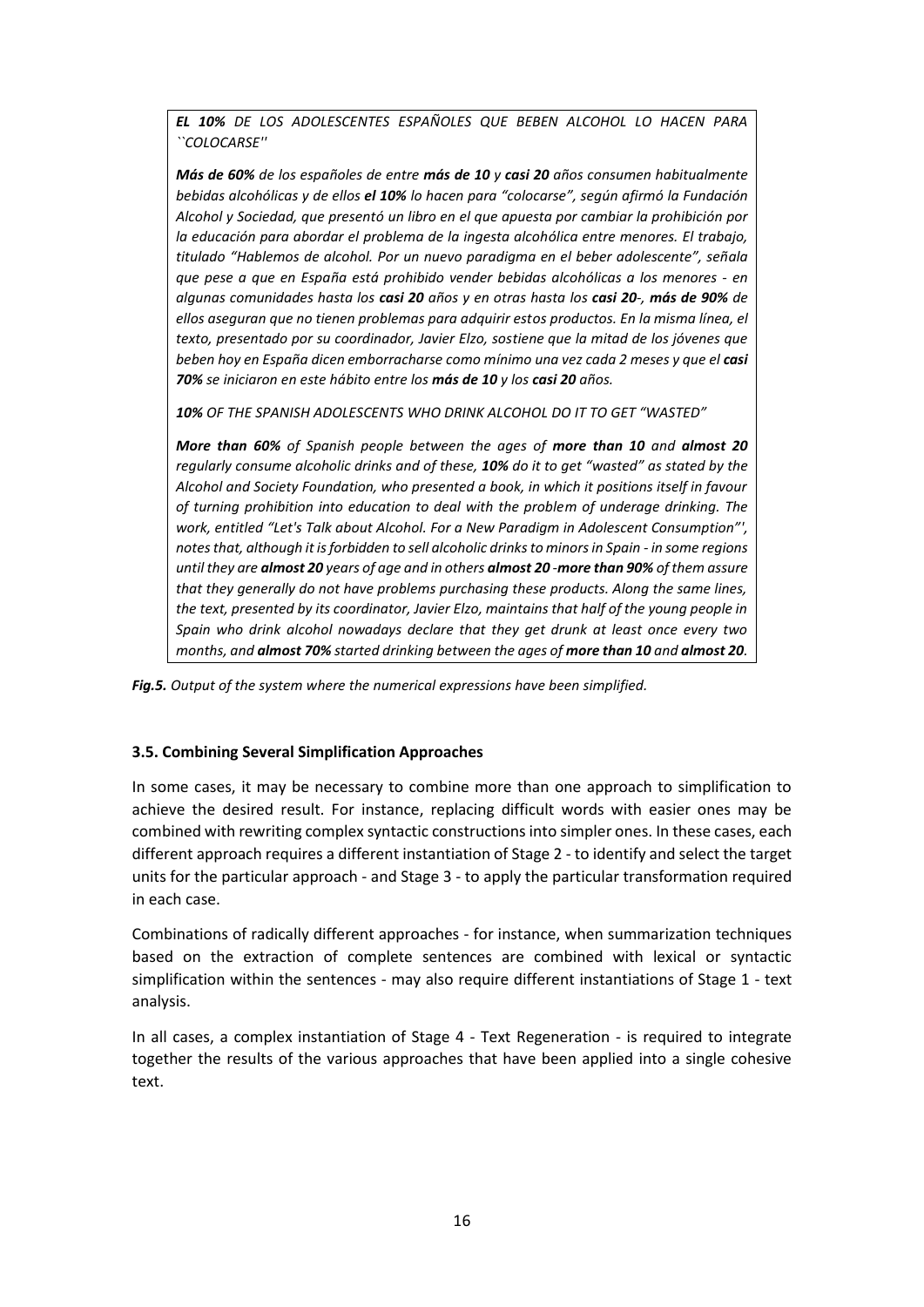#### **4. Evaluation**

1

The system for the simplification of numerical expressions in Spanish, which has been used as instance of the proposed model was evaluated.

First, the performance of the rules was tested. The developed rules were applied to a subset of 10 unseen documents form the Simplext corpus comprising 59 sentences. The automatic annotations produced by the system were then corrected in order to obtain a gold standard dataset for evaluation using the GATE tool. From a total of 57 tags used, only 6 tags have been improved, which corresponds to a 10.52% of error from our set of rules. A precision of 0.94, a recall of 0.93 and an F-measure of 0.93, were obtained which were considered quite acceptable. For numerical expressions with low frequency of occurrence, the results are worse but they are better for frequently observed numerical expressions.

In addition, the linguistic accuracy of the output was analyzed, and the results were positively rated, with 83.56% (almost 84%) of the simplified sentences considered correct, where all containing numerical expressions. The meaning was also preserved reasonably well in the process of simplification. The corpus used for the evaluation had 57 texts with 73 sentences. This corpus is part of the Simplext corpus however it does not correspond to the subset of the corpus used for developing the rules. One of the authors of this paper was in charge of rating the linguistic accuracy of the output.

The qualitative analysis of the results revealed that the most common error that results in poor correction of the output sentence was bad treatment of comparative numerical expressions. In this case, errors were found in 4 different sentences where the treatment of comparative numerical expressions was incorrect. For example, for this original sentence "Las cifras de disoluciones se mantienen en 2010 similares a las de 2009, **22.435** frente a **21.875** , con un ligero incremento del 2,56%." ("Bankruptcy figures in 2010 are similar to those of 2009: **22,435** versus **21,875**, a slight increase of 2.56%"), the output of the system was "Las cifras de disoluciones se mantienen en 2010 similares a las de 2009, **más de 20.000** frente a **más de 20.000**, con un ligero incremento del casi 3%" ("Bankruptcy figures in 2010 are similar to those of 2009: **more than 20,000** versus **more than 20,000**, a slight increase of almost 3%''). This kind of error can also be seen in the text used such as example, in the part of the sentence "en algunas comunidades hasta los **casi 20** años y en otras hasta los **casi 20"** ("in some regions until they are **almost 20** years of age and in others **almost 20**"). Here, it can be seen that the meaning preservation of the original sentence is lost. To measure the meaning preservation the evaluator compared the original and the simplified sentences using her own judgment. Noting such errors, we plan as a system upgrade some kind of a posteriori filtering to rule out bad simplifications is planned as a system upgrade.

Finally, in order to evaluate the output of the system, experts, primary and secondary school teachers who work daily with pupils who need adaptations participated in the evaluation. In addition, these experts are trained in pedagogy and curriculum adaptation, so they are a group especially suitable for the evaluation of the system.

To carry out this evaluation, a questionnaire was designed using Google Forms<sup>18</sup>, which easily allows to create forms and collect responses to the questions posed. Participants were presented with 15 pairs of sentences (original and simplified by the system)<sup>19</sup> with 34 different

<sup>18</sup> https://docs.google.com/forms/d/1cfISwwcUGdZBI9XjnvlgYLG0Sp9tcrfjw5cT2Jv8veo/viewform

<sup>&</sup>lt;sup>19</sup> The 15 pairs of sentences are presented in the Annex at the end of the paper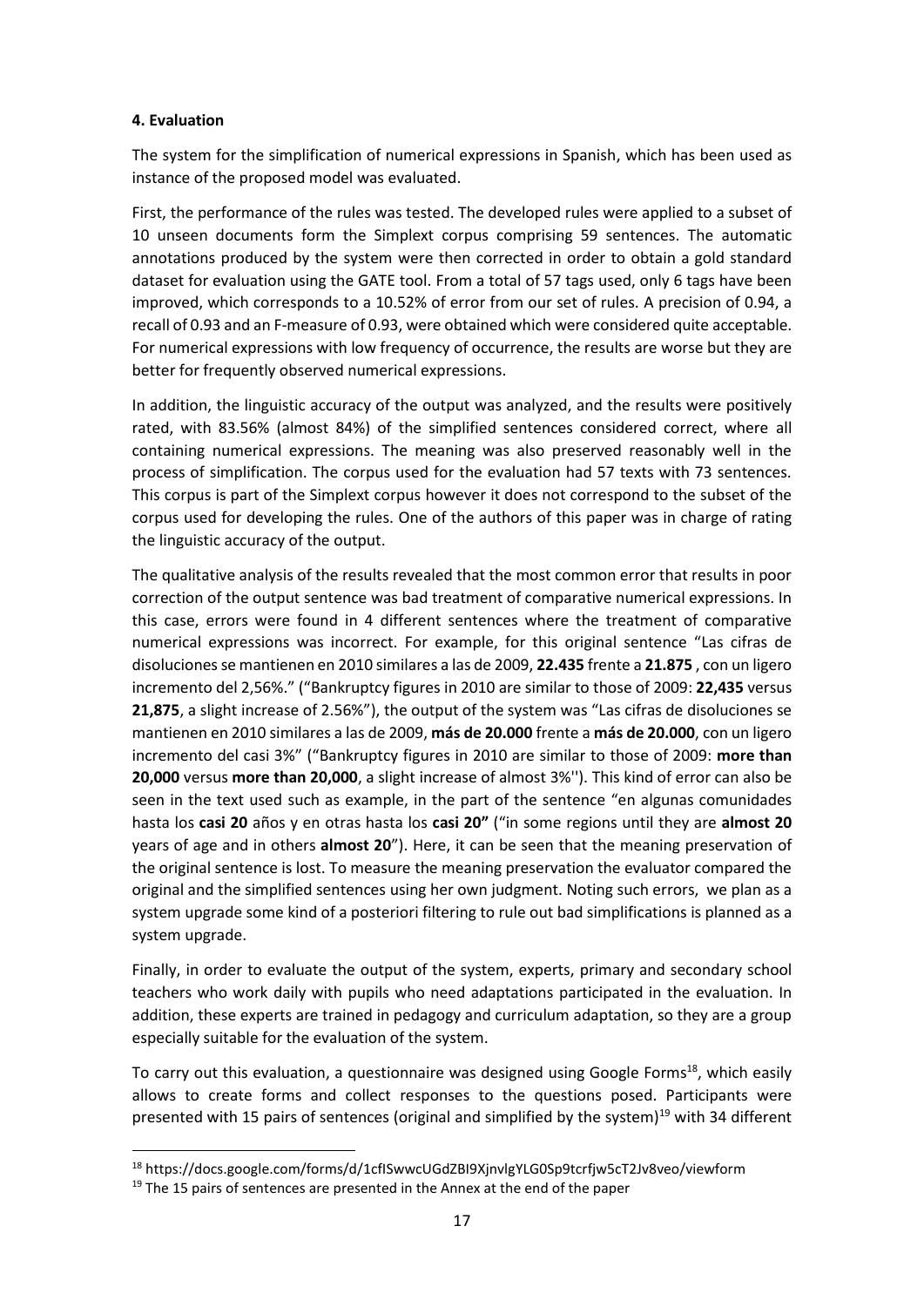types of numerical expressions (numerals, partitives, percentages and monetary quantities), with an average of 33.5 words per sentence and a mean of 2.26 numerical expressions per sentence. The modality of answers is yes/no answer and for each question, three things were asked:

- 1. If the simplified sentence preserves the meaning of the original.
- 2. If the simplified sentence is grammatically correct.
- 3. If numerical expressions are correctly simplified.

A total of 42 experts participated in the evaluation, 11 men and 32 women, with ages ranging between 18 and more than 45 years old. In total, there were 15 participants between 18 and 25 years, 19 between 25 and 35 and 7 participants between 35 and 45. Finally, there was only one participant older than 45 years old. All participants were native Spanish speakers volunteer teachers from different primary or secondary schools in Spain. They were contacted by email and were sent the form online to collect the data.

The data collected in the questionnaire was analyzed, and the results showed that the participants considered that the simplified version of the sentence preserved the meaning in comparison to the original sentence with a mean of 81.58% and a standard deviation of 9.24%. In addition, they believed that the sentence with simplified numerical expressions was grammatically correct with a mean of 79.04% and a standard deviation of 12.98%. Finally, they considered that numerical expressions have been correctly simplified with a mean of 72.69% and a standard deviation of 12.3%.

For each sample proportion, statistical inference was carried out by constructing the 95% confidence intervals (CI). The amplitude of CI obtained depends on the sample percentage itself and on the sample size that supports it. As can be seen, for the first question a CI [78.6%, 84.6%] with a standard error of 1.5% was achieved. As long as value 50% is not covered by CI, this data confirm that the number of Yes answers is statistically higher than the number of No answers. This supports the hypothesis that the simplified sentence preserves the meaning of the original according to the participants' opinion. For the second question a CI [75.9%, 82.2%] with a standard error 1.6% was achieved. It is the same case and this data confirm that the simplified sentence is grammatically correct. For the last question, a CI [69.2%, 76.2%] with a standard error 1.8% was achieved. It can be seen that the number of Yes answers is statistically higher than the number of No answers, confirming that the numerical expressions are correctly simplified according to the participants.

Figure 6 illustrates the data for each of the sentences of the questionnaire.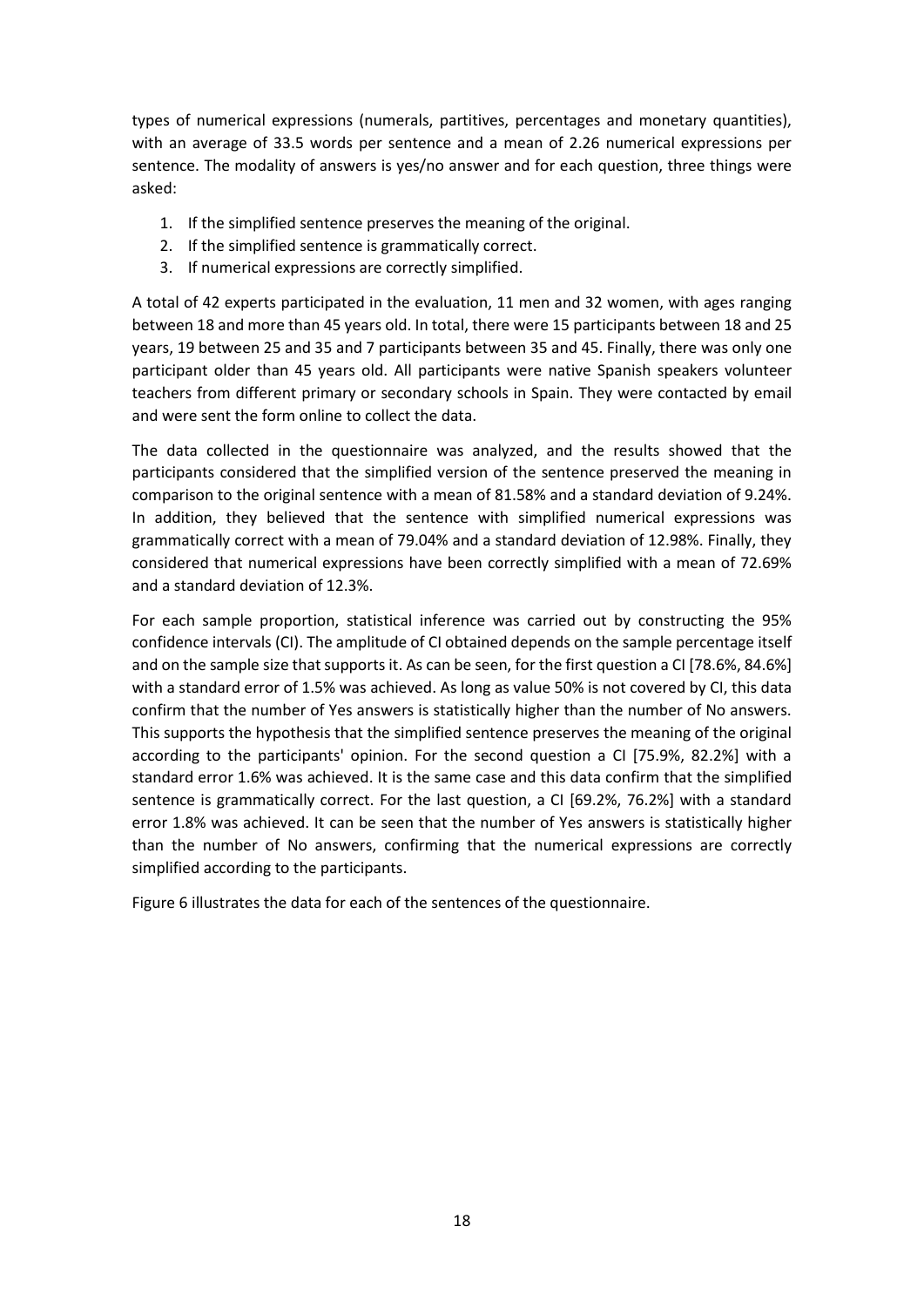

**Fig. 6.** Data collected for each of the sentences of the questionnaire used in the evaluation with experts to assess the simplification of numerical expressions performed by the system.

#### **5. Discussion**

This section discussesthe results of the present study against the previous work in English where simplification strategies were also considered. In addition, the proposed model is discussed in comparison to a previous architecture for text simplification, and the validity of the presented model as an abstraction of existing procedures for text simplification is considered.

# **5.1. Simplification strategies in different languages**

If the simplification strategies obtained in the authors' previous work for English [42] are compared to the strategies presented in this work, one can see some features in common.

For English, only one kind of numerical expressions were considered, while in Spanish a wider range of types of expressions are considered to be simplified.

For English it can be observed that no numerical expressions were used in extreme range, while in Spanish no-numerical information is not used. For example, the original expression *95.3%* is simplified in English by *around all,* while in Spanish is simplified by *around 95%*.

In English the fractions can be simplified by other fractions similar to the original though in Spanish the system does not calculate candidates to simplify the original fractions.

Both systems, for English and for Spanish, follow the European guideline where the expressions in words are transformed into digits. The percentages are rounded to the nearest integer value. The use of modifiers is similar in both systems.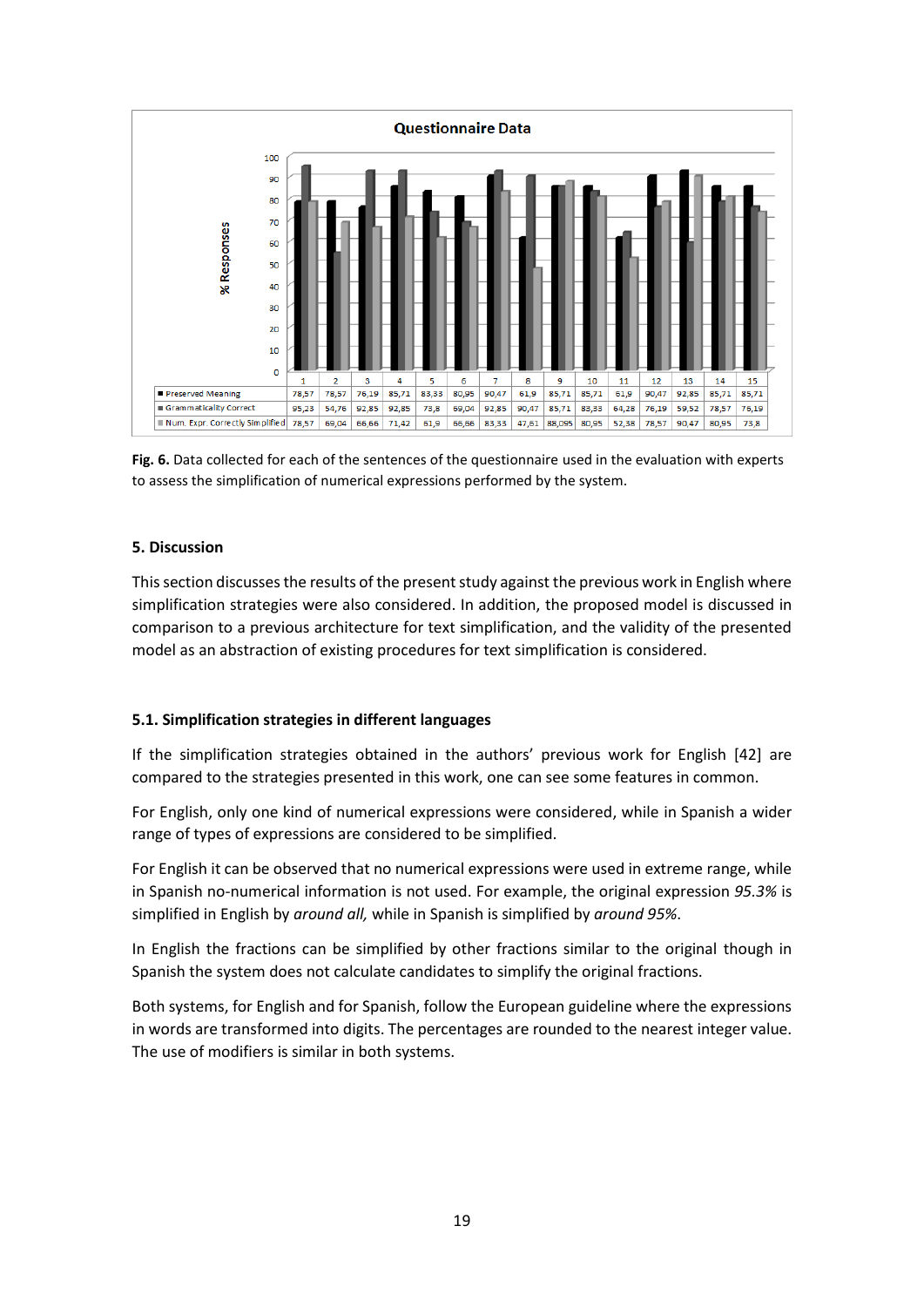#### **5.2. Comparison of our model and a previous architecture for text simplification**

It can be seen that the simplification system architecture presented in the work of Siddharthan [43] and the simplification generic model presented in this paper follow the same idea to generate the simplified version of an original text. The following describe the similarities and differences between the two proposals.

Siddharthan's work proposes an architecture consisting on three stages: analysis, transformation and regeneration. The first state provides the structural representation of a sentence and its part-of-speech tagging. The second stage uses transformation rules to generate plain text from the structure obtained by the previous state. The third and final state is responsible for performing syntactic simplifications referred to in each case.

Instead, the generic model presented in this work consists of four phases or stages: analysis, decomposition, simplification and text regeneration. Although this last phase is called as the third stage in Siddharthan's architecture, functionality is not the same, since different operations are performed in one state and the other. The first stage of the model proposed in this paper is responsible for the text analysis at syntactic level and part-of-speech tagging. The second stage decomposes the text identifying the linguistic units that are to be simplified. The third stage is where simplification rules are applied to generate simplified versions of the identified units. Finally, the regeneration state is responsible for reconstructing the text with simplified versions of the treated units to generate the final simplified text.

Comparing the two approaches, one can see that the initial state of analysis is common to both. The next state is different in both cases. In Siddharthan's architecture it is to generate plain text from the structures obtained in the analysis, while in the model proposed in this paper the second state corresponds to the identification of linguistic units to be simplified. The third state, where properly performed simplification transformations are performed, is called regeneration in Siddharthan's architecture while in the model it is called text simplification. The idea is the same in both cases, since they involve the simplification transformations according to some rules. Furthermore, the model proposed in this paper provides one more state where the simplified text units are restored to generate the final simplified version of the text.

#### **5.3. The Model as an Abstraction of Existing Practice**

The generic model of text simplification presented in this paper is intended as an abstraction that aims to cover a number of procedures being followed in practice by simplification systems already in existence.

For example, the system presented by Carroll et al. [8] in order to assist aphasic readers automatically simplifies English newspaper texts as available on the Internet. The system can roughly be divided into two main components: an analyzer component which provides a lexical tagger, a morphological analyzer and parser, and a simplifier component which subsequently adapts the output of the analyzer to aid readability for aphasic people using lexical and syntactical transformations.

In terms of the model described in this paper, the analyzer component would correspond to Stage 1 of Text Analysis. Lexical transformation would correspond to a particular instantiation of Stage 2 - Text Decomposition - to produce particular difficult words as target units, and a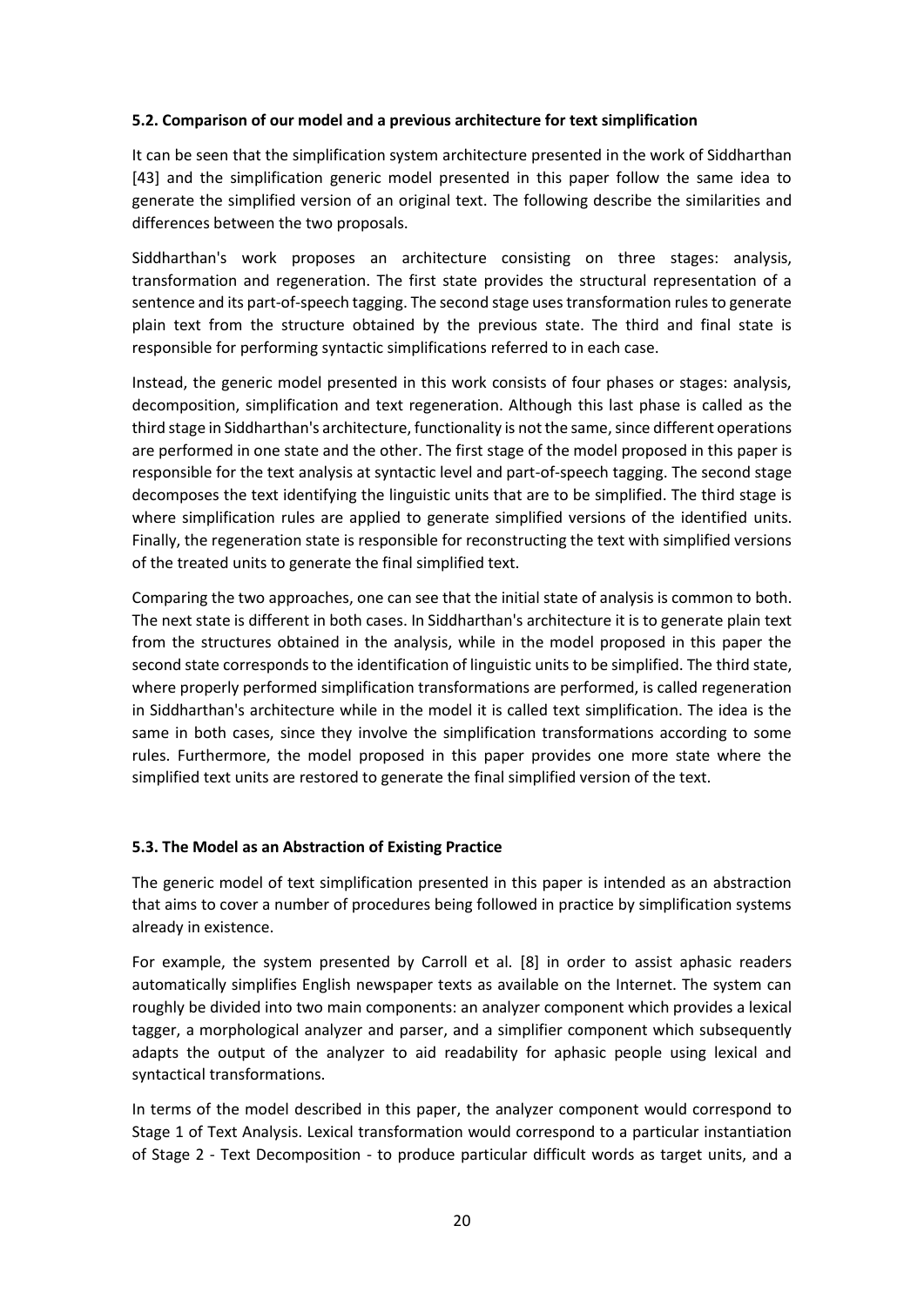particular instantiation of Stage 3 - Text Simplification - that applies substitutions to these words to result in simpler alternatives for these difficult words.

Syntactical transformations would correspond to a particular instantiation of Stage 2 - Text Decomposition - to produce particular syntactic constructions as target units, and a particular instantiation of Stage 3 - Text Simplification - that applies transformations to these syntactic constructions to result in simpler formulations.

For both instantiations, a final process of reconstructing the complete version of the simplified text corresponds to Stage 4 - Text Regeneration, as described in section 3.5.

Further systems can be analyzed in a similar way. In the Simplext project [6] the text is analyzed using FreeLing [39] and GATE [40], which can be mapped onto Stage 1 of the model. Subsequent application of lexical and syntactical transformations can be considered as instantiations of Stages 2 and 3 as described above.

The PorSimples project [10] developed tools for Brazilian Portuguese and aims at developing technologies to make access to information easier for low-literacy individuals. This approach establishes that text simplification can be subdivided into syntactic simplification, lexical simplification, automatic summarization and other techniques. This proliferation of operations can be seen as the integration of several instantiations of the generic model presented in this paper, with different types of simplification operations being applied at different levels of decomposition granularity (summarization at the level of the complete text, syntactic rewriting at the level of syntactic constructions, word substitution at the level of lexical terms). The regeneration stage would be able to solve possible conflicts between different modules proposing changes for the same text segment. Conflict resolution could be decided by applying some rules of priority or some kind of refereeing.

There are other types of systems which would not fit directly into the general model presented here. For example, systems which allow for some global optimization, such as integer linear programming. They use synchronous grammar that combines a manually constructed grammar for syntactic rules and an automatically acquired grammar for lexical rules and paraphrase [20], [44], [45], [46].

This analysis could be extended to other systems mentioned in Section 2. This work has shown how three different simplification systems for several languages can be described in terms of the proposed generic model of text simplification and other specific systems would not fit directly into the general model. This can be taken as an indication of a certain degree of generality which may help to improve comparability across different systems. In each particular case, the language on which it will operate, the tools to be used, the kind of text and the target user have to be defined. Over these, each system applies its analysis and depending on the objective of the system, it defines its specific simplification transformations.

#### **6. Conclusions and Future Work**

The changes in the ''Information Technology Society'' lead to considering changes in the treatment and processing of the information. For example, manual text simplification cannot cope with the process of content adaptation for diverse audiences as it requires a lot of time and effort. This reality was a motive to take advantage of technological solutions to help improve the access to information for people with special difficulties.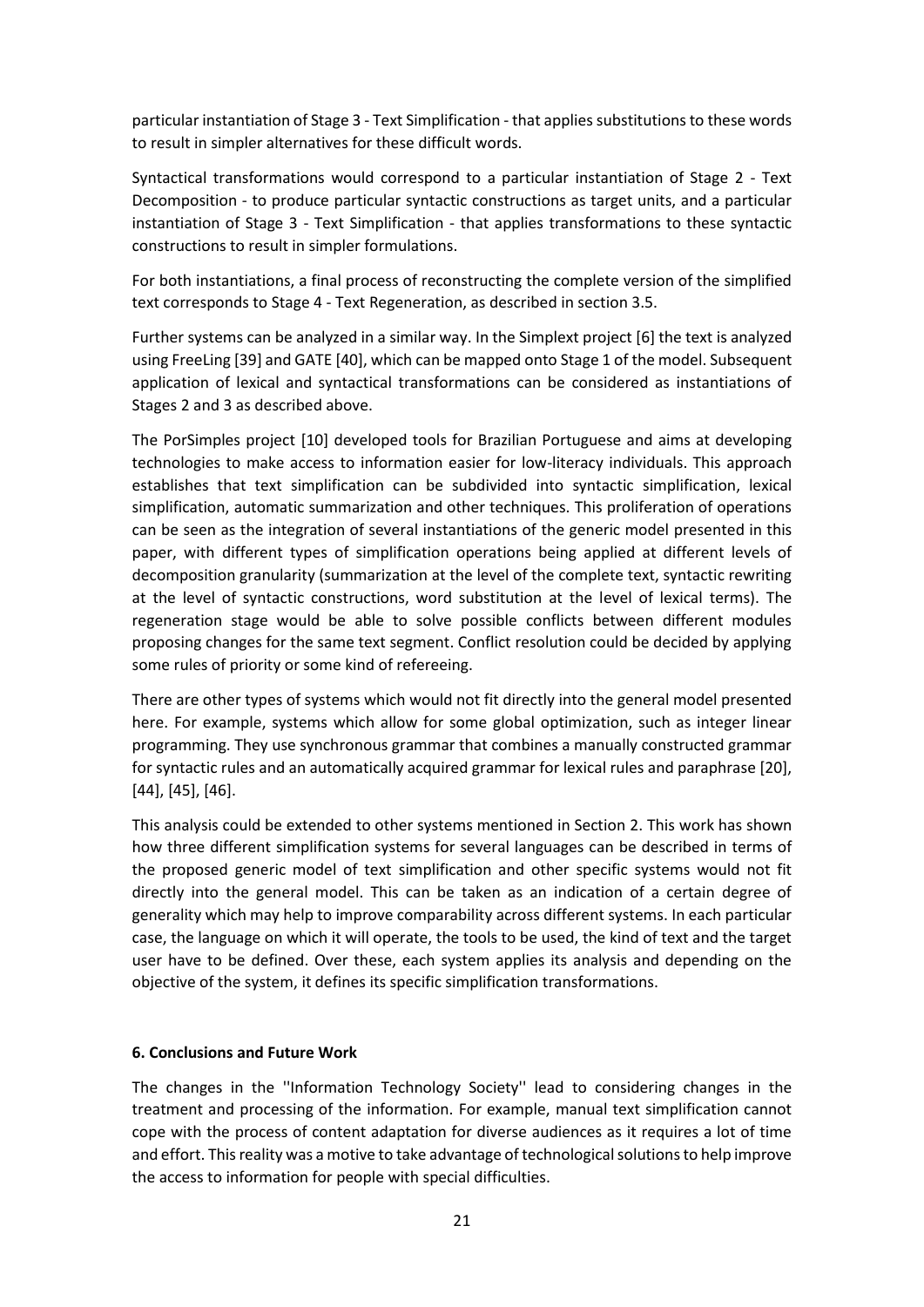Numerical information processing plays a fundamental role in our lives due to numerical expressions presented in different contexts such as news, recipes, etc. Studies of OECD<sup>20</sup> analyze the performance in numeracy as a special case of study in order to identify the problems with mathematics or situations with numerical data. The main motivation to automatize the numerical expressions simplification process is the difficulty that certain people may have to understand this kind of information in texts.

This paper defined a computational model to carry out the automatic simplification of texts. It has focused on the treatment of numerical information as a special case of study and presented the validation of the proposed model with a real simplification system focusing on numerical expressions in Spanish texts.

In the generic model different stages in the automatic text simplification process have been presented. A special simplification stage was considered, where a range of different transformations can be taken into account. They depend on the language, type of the original text and the target user for whom the text is being adapted. These transformations are applied to sentences though they could be considered at a higher level. Possible simplifications include different kinds of operations such as summaries, paraphrases, addition or deletion of information, avoiding of metaphor, sarcasm or ironies, etc. To automatize this kind of operations, other kinds of variables such as context, semantic, etc. may be considered.

With the intent of focusing on the simplification of numerical information in texts, the stage of text simplification is redefined in the model with a focus on numerical expressions. The language of the original text influences the simplification process, as it affects the identification and annotation of numerical expressions in the text decomposition stage. Both stages are dependent on the information provided by the previous stage of text analysis. This analysis is the base for recognizing numerical expressions in the text, and for the annotation of information like modifiers, units or quantities. In the approach presented, it is possible to map syntactic and semantic levels in transformation however not to map the pragmatic level of transformation. However, in previous work [37] the impact of the context has been explored. In order to improve the proposed system, it is necessary to consider this level in future implementations.

The automatic text simplification model has been validated with a focus on numerical expressions in an empirical way, with an already implemented system for the simplification of numerical expressions in Spanish texts. In this instance the different decisions required for each stage of the model have been shown. These kinds of decisions are the ones to be considered in future implementations of other systems.

As part of future work the authors would like to validate the model proposed in this paper, with other real systems. This would require making new instances of the model with the required tools and defining rules for simplifications based on hypotheses about the use of simplification techniques. The proposed model depends on a variety of factors, such as the language of the original text, the kind of the text, the target user for whom the text is being adapted and the level of difficulty desired for the simplified text.

Other operations can be taken into account to apply at the simplification stage, such as adding information to explain certain concepts. This can be done through the use of a dictionary and the insertion of definitions of given terms. It can be argued that this might improve text comprehension. Adding graphic representations of numerical expressions could also prove

**.** 

<sup>20</sup> http://www.oecd.org/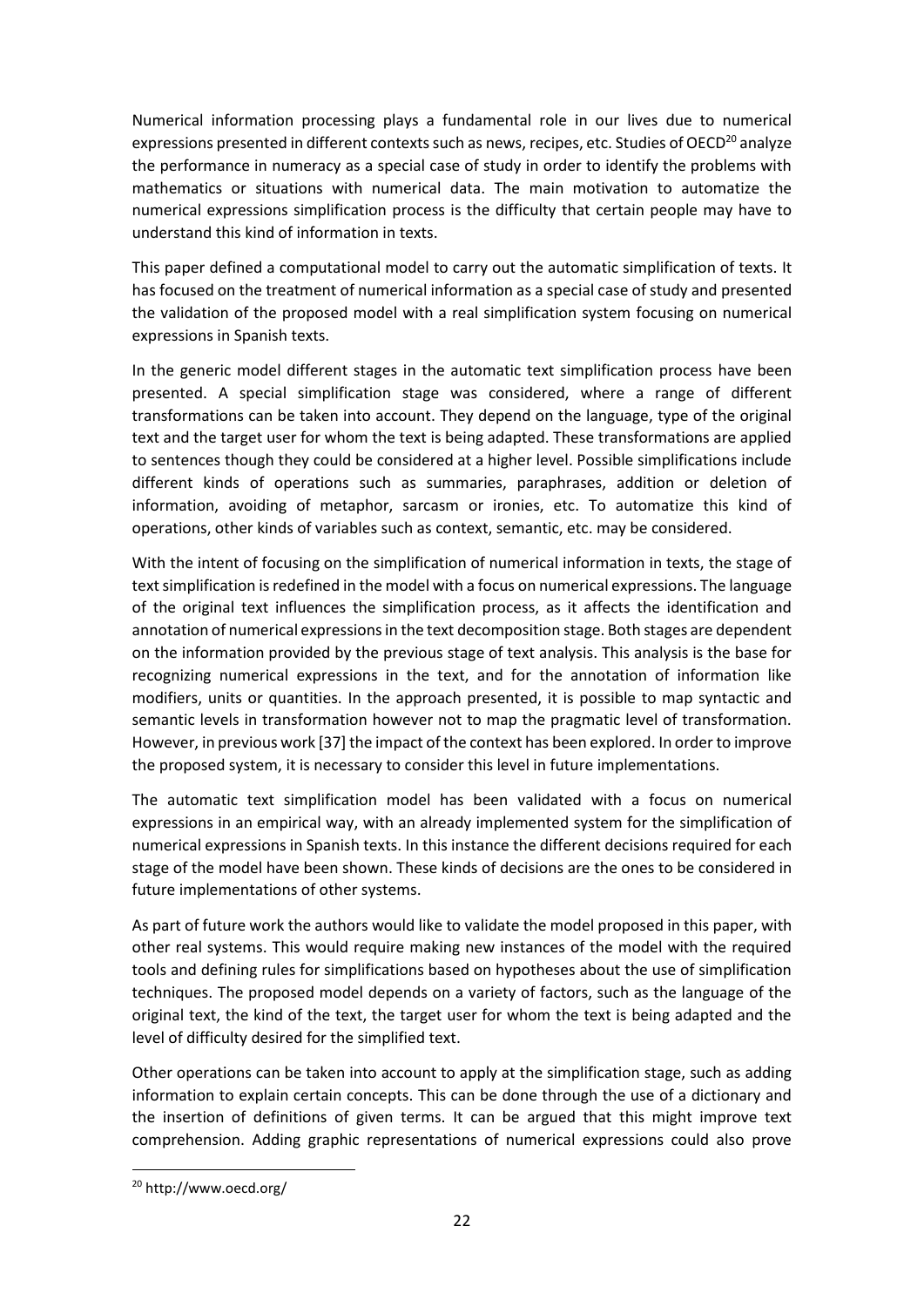helpful. These representations would help understand the mathematical meaning of the given numerical expression through the use of images, graphs, etc. As an alternative to textual simplification, the possibility of adding multimedia information, such as video or audio content, is considered as a way of helping the target user to read and understand the original text.

In the approach presented in this paper, experts have been used to determine that the simplification is done correctly. In future work, the plan is to evaluate the system with disabled users in order to know if the transformations actually allow people with cognitive disabilities to understand numerical information that has previously been incomprehensible. In addition, it would be interesting to classify different rules to make adaptations to different types of target users.

It is possible to achieve universal accessibility that takes into consideration affordable devices, technology, cultural issues, and illiteracy. It is crucial to continue working towards designing for diversity, because diversity is where growth and greatness lie, and user-centered design should be the main aim for universal accessibility.

**Acknowledgment:** This research is funded by the Spanish Ministry of Education and Science (TIN2009-14659-C03-01 Project), and the FPI grant program. The authors would like to thank Ricardo García for his help in this work.

#### **References**

[1] Herrera, A., Macizo, P.: ¿Cómo leemos los números? (How we read numbers?). Ciencia Cognitiva 6(2) (2012) 44-47

[2] Salguero, M., Alameda, J.: El procesamiento de los números y sus implicaciones educativas (Number processing and its educational implications). XXI Revista de Educación (Education Journal) 5 (2003) 181-189

[3] Piaget, J., Inhelder, B.: Psicología del niño. Editorial Morata. (1969)

[4] Butterworth, B.: Foundational numerical capacities and the origins of dyscalculia. Trends in Cognitive Sciences 14(12) (2010) 534-541

[5] Landerl, K., Bevan, A., Butterworth, B., et al.: Developmental dyscalculia and basic numerical capacities: A study of 8{9-year-old students. Cognition 93(2) (2004) 99-125

[6] Saggion, H., Gómez-Martínez, E., Etayo, E., Anula, A., Bourg, L.: Text Simplification in Simplext: Making Text More Accessible. Procesamiento del Lenguaje Natural 47 (2011)

[7] Medero, J., Ostendorf, M.: Identifying targets for syntactic simplification. In: Proceedings of Speech and Language Technology in Education. (2011)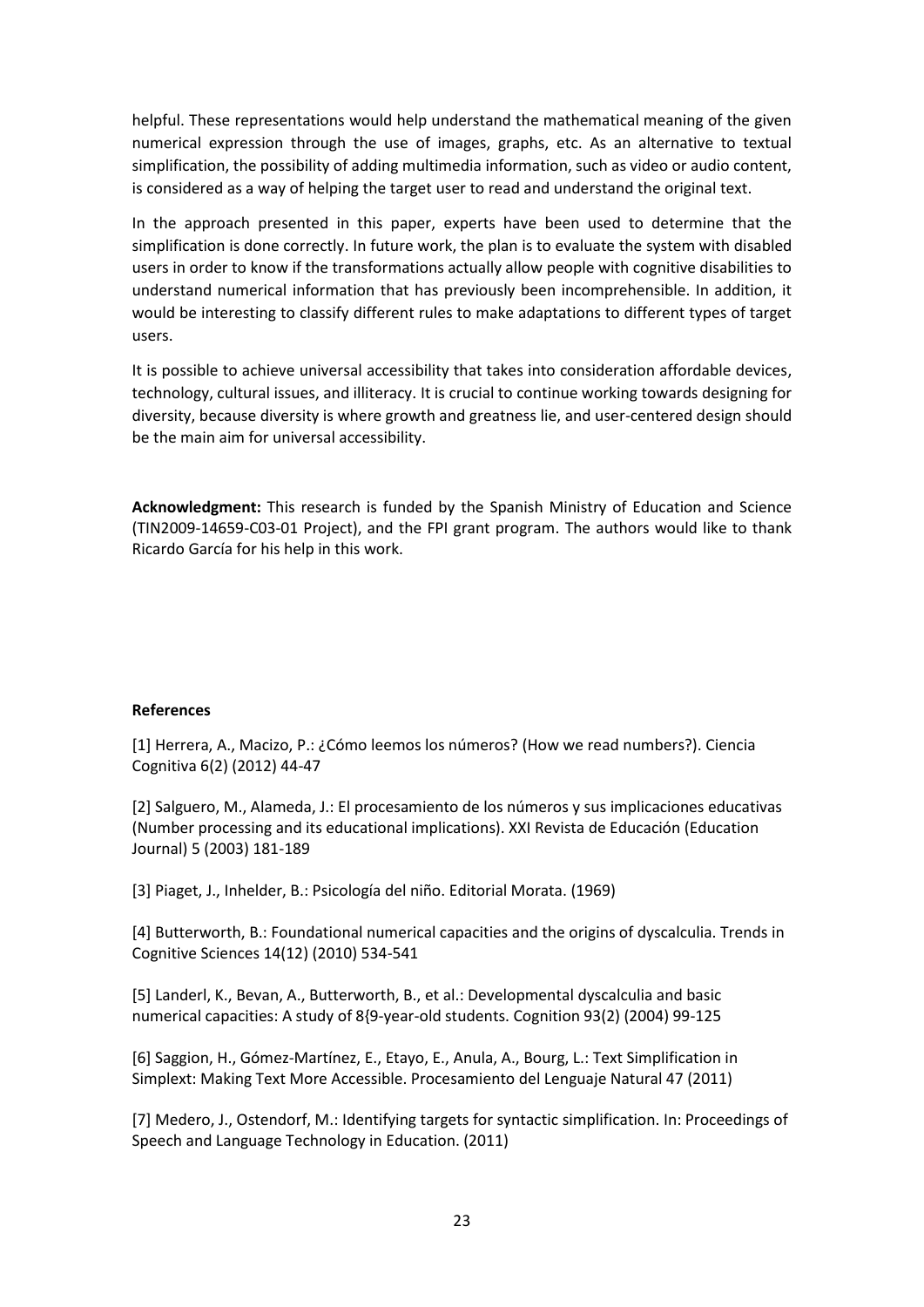[8] Carroll, J., Minnen, G., Canning, Y., Devlin, S., Tait, J.: Practical Simplification of English Newspaper Text to Assist Aphasic Readers. In: AAAI-98. (1998)

[9] Inui, K., Fujita, A., Takahashi, T., Iida, R., Iwakura, T.: Text simplification for reading assistance: A project note. In: Workshop on Paraphrasing. (2003)

[10] Specia, L.: Translating from Complex to Simplified Sentences. In: 9th International Conference on Computational Processing of the Portuguese Language. (2010)

[11] Burstein, J., Shore, J., Sabatini, J., Lee, Y.W., Ventura, M.: The Automated Text Adaptation Tool. In: HLTNAACL (Demonstrations). (2007) 3-4

[12] Devlin, S., Unthank, G.: Helping aphasic people process online information. In: Proceedings of the 8th international ACM SIGACCESS conference on Computers and accessibility. (2006)

[13] Chandrasekar, R., Doran, C., Srinivas, B.: Motivations and methods for text simplification. In: Proceedings of the Sixteenth International Conference on Computational Linguistics (COLING '96). (1996) 1041-1044

[14] Siddharthan, A.: An Architecture for a Text Simplification System. In: Proceedings of the Language Engineering Conference (LEC 2002). (2002) 64-71

[15] Junior, A., Maziero, E., Gasperinm, C., Pardo, T., Specia, L., Aluisio, S.: Supporting the Adaptation of Texts for Poor Literacy Readers: a Text Simplification Editor for Brazilian Portuguese. In: Proceedings of the NAACL/HLT Workshop on Innovative Use of NLP for Building Educational Applications, Boulder, Colorado (2009) 34-42

[16] Daelemans, W., Hothker, A., Sang, E.T.K.: Automatic Sentence Simplification for Subtitling in Dutch and English. In: Proceedings of the 4th Conference on Language Resources and Evaluation, Lisbon, Portugal (2004) 1045-1048

[17] Petersen, S.E., Ostendorf, M.: Text Simplification for Language Learners: A Corpus Analysis. In: Proceedings of Workshop on Speech and Language Technology for Education (SLaTE). (2007)

[18] Gasperin, C., Specia, L., Pereira, T.F., Aluisio, S.M.: Learning when to simplify sentences for natural text simplification. In: Proceedings of the Encontro Nacional de Inteligencia Artificial (ENIA), Bento Gonalves, Brazil (2009) 809-818

[19] Zhu, Z., Bernhard, D., Gurevych, I.: A monolingual tree-based translation model for sentence simplification. In: Proceedings of the 23rd International Conference on Computational Linguistics, COLING'10. (2010)

[20] Woddsend, K., Lapata, M.: Learning to simplify sentences with quasi-synchronous grammar and integer programming. In: Proceedings of the Conference on Empirical Methods in Natural Language Processing (EMNLP). (2011)

[21] Klerke, S., Sogaard, A.: Simple, readable sub-sentences. In: ACL (Student Research Workshop). (2013)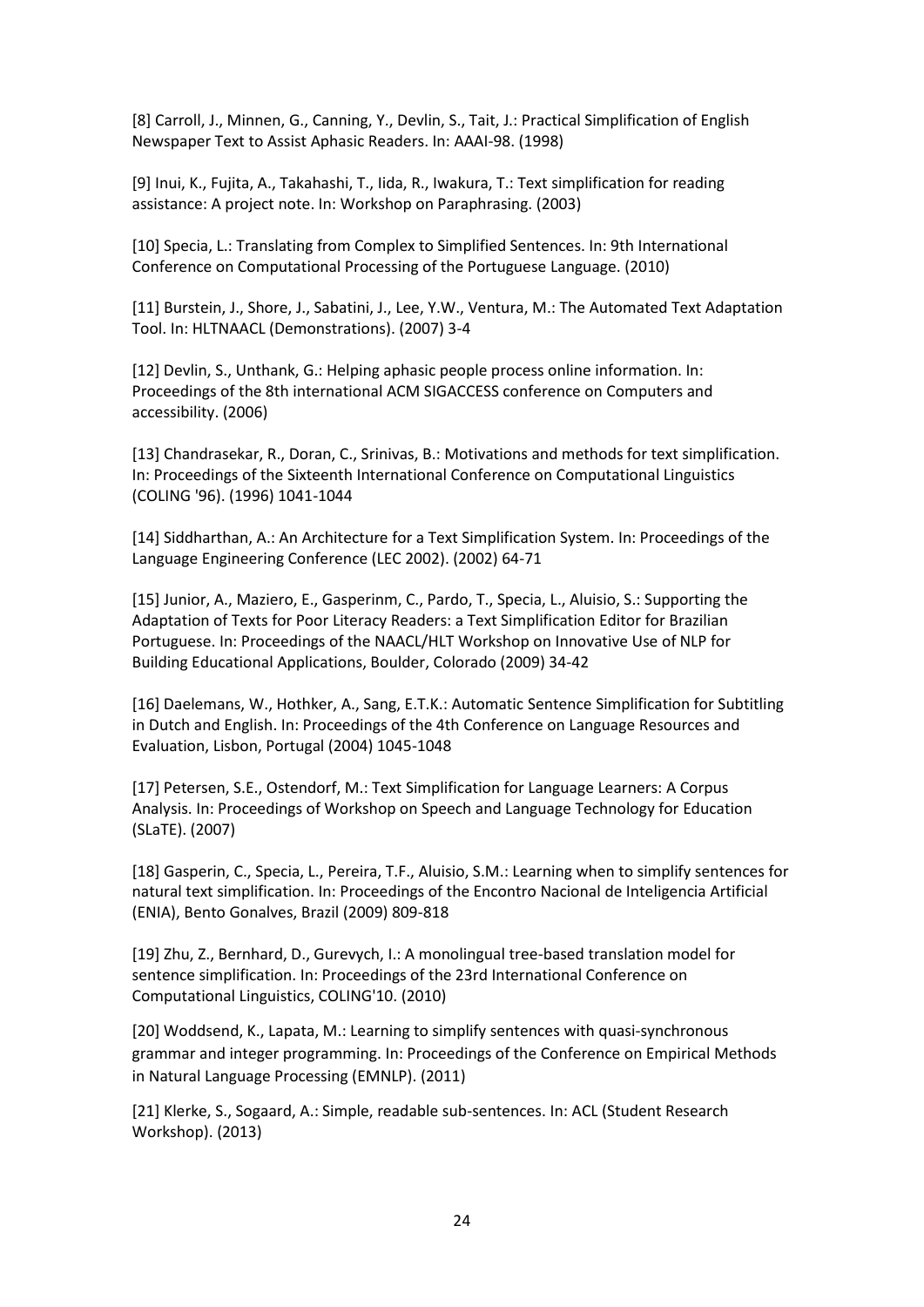[22] Devlin, S., Tait, J.: The use of a Psycholinguistic database in the Simplification of Text for Aphasic Readers. In: Linguist Databases. CSLI (1998) 161-173

[23] Miller, G.A., Beckwith, R., Fellbaum, C., Gross, D., Miller, K.J.: Introduction to WordNet: An On-line Lexical Database. Int J Lexicography 3(4) (1990) 235-244

[24] Quinlan, P.: The Oxford Psycholinguistic Database. Oxford University Press (1992)

[25] Bautista, S., Gervás, P., Madrid, R.: Feasibility Analysis for SemiAutomatic Conversion of Text to Improve Readability. In: Proceedings of the Second International Conference on Information and Communication Technologies and Accessibility. (2009)

[26] De Belder, J., Deschacht, K., Moens, M.F.: Lexical simplification. In: Proceedings of the 1st International Conference on Interdisciplinary Research on Technology, Education and Communication. (2010)

[27] Peters, E., Hibbard, J., Slovic, P., Dieckmann, N.: Numeracy skill and the communication, comprehension, and use of risk-benefit information. Health Affairs 26(3) (2007) 741-748

[28] Power, R., Williams, S.: Generating numerical approximations. Computational Linguistics 38(1) (2012)

[29] Bautista, S., Hervás, R., Gervás, P., Power, R., Williams, S.: How to Make Numerical Information Accessible: Experimental Identification of Simplification Strategies. In: 13th IFIP TC13 Conference on Human-Computer Interaction (INTERACT), Lisbon, Portugal (2011)

[30] Krifka, M.: Be brief and vague! And how bidirectional optimality theory allows for Verbosity and Precision. In: Sounds and Systems: Studies in Structure and Change: A Festschrift for Theo Vennemann (Trends in Linguistics 141), Mouton de Gruyter, Berlin (2002) 439-458

[31] Williams, S., Power, R.: Precision and mathematical form in first and subsequent mentions of numerical facts and their relation to document structure. In: Proc. of the 12<sup>th</sup> European Workshop on Natural Language Generation, Athens (2009)

[32] Grice, H.P.: Logic and Conversation. In Cole, P., Morgan, J.L., eds.: Syntax and Semantics: Vol. 3: Speech Acts. Academic Press, San Diego, CA (1975) 41-58

[33] MacKay, D.J.: Sustainable Energy - without the hot air. (2009)

[34] Qualifications, Authority, C.: Annual report and accounts. Technical report, Financial statements (2010)

[35] Anula, A.: Tipos de textos, complejidad lingüística y facilicitación lectora. In: Actas del Sexto Congreso de Hispanistas de Asia. (2007) 45-61

[36] Anula, A.: Lecturas adaptadas a la enseñanza del español como L2: variables lingüísticas para la determinación del nivel de legibilidad. In: La evaluación en el aprendizaje y la enseñanza del español como LE/L2, Pastor y Roca (eds.), Alicante (2008) 162-170

[37] Bautista, S., Drndarevic, B., Hervás, R., Saggion, H., Gervás, P.: Análisis de la Simplificación de Expresiones Numéricas en Español mediante un estudio Empírico. Linguamática 4(2) (2012)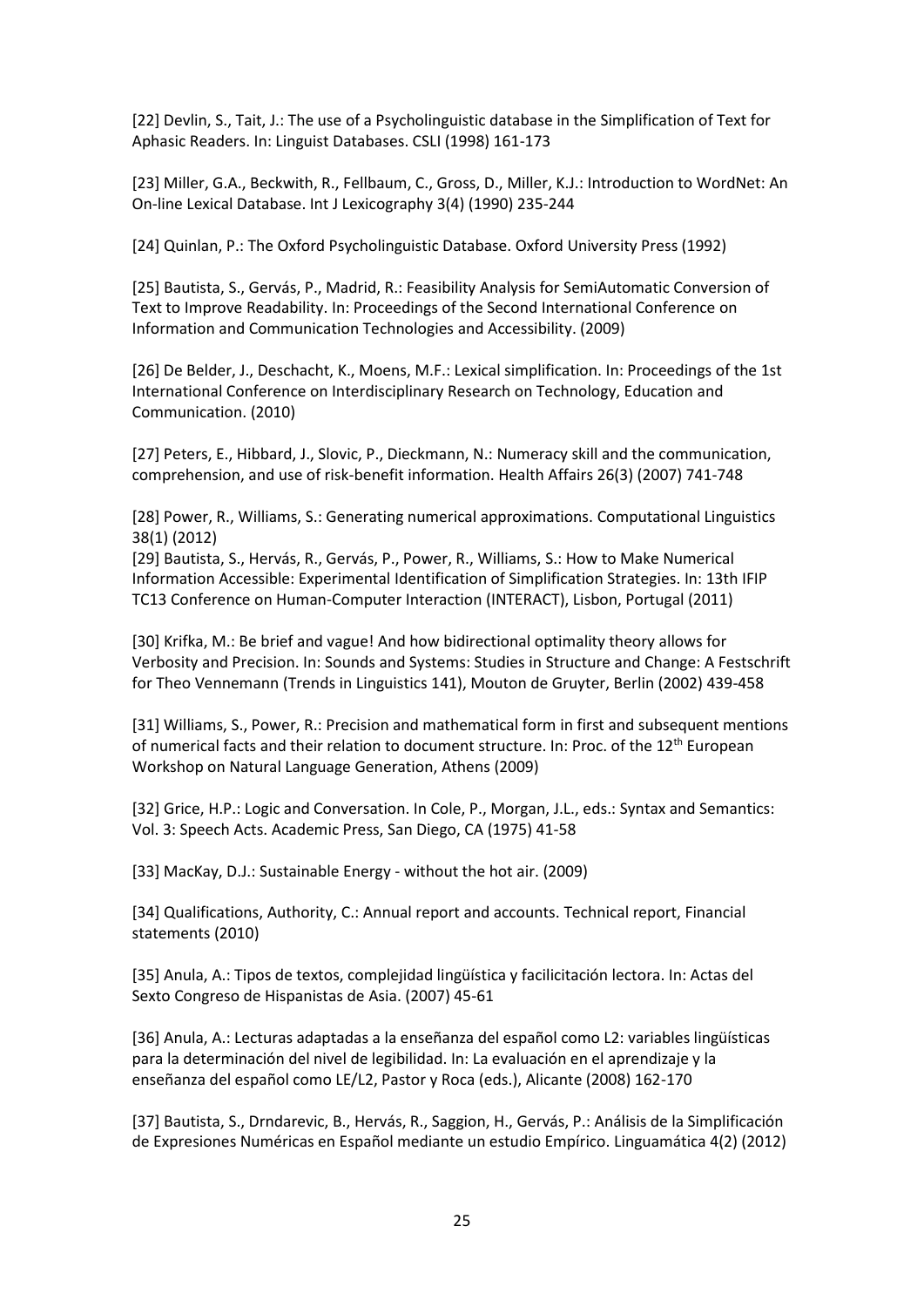[38] Drndarevic, B., Stajner, S., Bott, S., Bautista, S., Saggion, H.: Automatic Text Simplification in Spanish: A Comparative Evaluation of Complementing Modules. In: 14th International Conference on Intelligent Text Processing and Computational Linguistics (Cicling). (2013)

[39] Padró, L., Stanilovsky, E.: FreeLing 3.0: Towards Wider Multilinguality. In: Proceedings of the Language Resources and Evaluation Conference (LREC 2012), Istanbul, Turkey, ELRA (May 2012)

[40] Cunningham, H., Maynard, D., Bontcheva, K., Tablan, V.: GATE: A framework and graphical development environment for robust NLP tools and applications. In: Proceedings of the 40th Anniversary Meeting of the Association for Computational Linguistics. (2002)

[41] Bautista, S., Saggion, H.: Making Numerical Information more Accessible: Implementation of a Numerical Expressions Simplification Component for Spanish. ITL-International Journal of Applied Linguistics. Special Issue on Readability and Text Simplification. Peeters Publishers, Belgium (2014)

[42] Bautista, S., Hervás, R., Gervás, P., Power, R., Williams, S.: A System for the Simplification of Numerical Expressions at Different Levels of Understandability. In: NLP4ITA. (2013)

[43] Siddharthan, A.: An architecture for a text simplification system. In: Language Engineering Conference, IEEE Computer Society (2002) 64

[44] De Belder, J., Deschacht, K., Moens, M.F.: Lexical simplification. In: Proceedings of Itec2010 : 1st International Conference on Interdisciplinary Research on Technology, Education and Communication. (2010)

[45] Brouwers, L., Bernhard, D., Ligozat, A., Francois, T.: Syntactic Sentence Simplification for French. In: Proceedings of the 3rd Workshop on Predicting and Improving Text Readability for Target Reader Populations (PITR) at EACL 2014, Gothenburg, Sweden (2014)

[46] Siddharthan, A., Angrosh, M.: Hybrid text simplification using synchronous dependency grammars with handwritten and automatically harvested rules. In: Proceedings of the 14th Conference of the European Chapter of the Association for Computational Linguistics (EACL 2014), Gothenburg, Sweden (2014)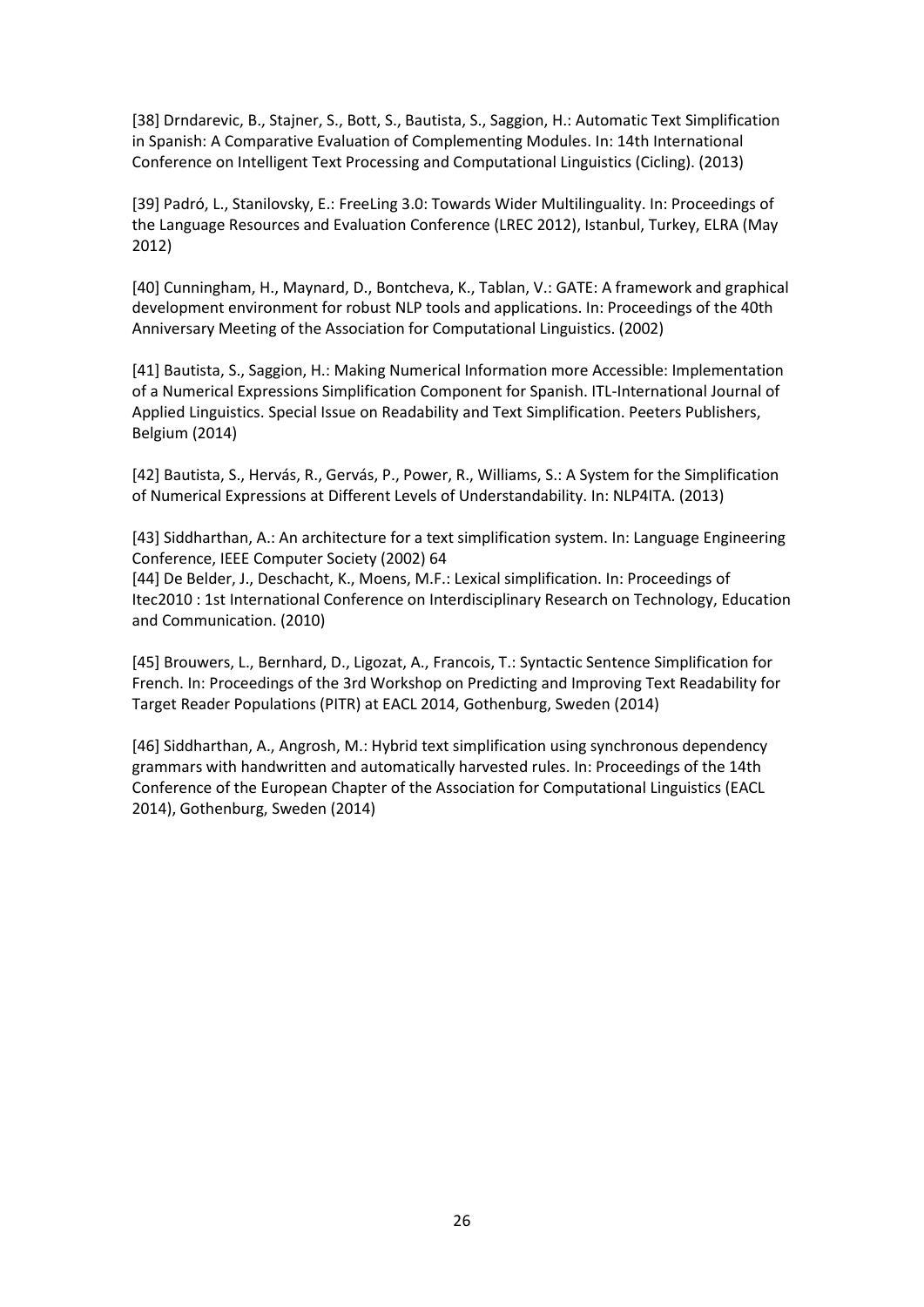# **ANNEX**

This Annex contains the 15 pairs of sentences selected to the survey carried out. In each question the sentence tagged as (A) is the original and the sentence tagged as (B) is the simplified version.

#### **Question 1**

(A) El secretario general de la ONU, Ban Ki-moon, afirma que alrededor de 1.750 millones de personas de 104 países pobres no pueden satisfacer algunas de sus necesidades básicas.

(B) El secretario general de la ONU, Ban Ki-moon, afirma que casi 2000 millones de personas de más de 100 países pobres no pueden satisfacer algunas de sus necesidades básicas.

#### **Question 2**

(A) El Alto Comisionado de Naciones Unidas para los refugiados , Antonio Guterres , hizo un llamamiento a la comunidad internacional de unos 280 millones de dólares (205 millones de euros ) para las 40 organizaciones que apoyan a los refugiados iraquíes en 12 países.

(B) El Alto Comisionado de Naciones Unidas para los refugiados, Antonio Guterres, hizo un llamamiento a la comunidad internacional de casi 300 millones de dólares (más de 200 millones de euros) para las unas 40 organizaciones que apoyan a los refugiados iraquíes en más de 10 países.

#### **Question 3**

(A) Con cerca de 76.000 visitantes profesionales procedentes de 115 países y más de 2.600 exhibidores , se trata de el certamen de referencia para este sector , en el que se presentan las novedades del juguete tradicional para el año 2011 , según informó la Asociación Española de Fabricantes de Juguetes.

(B) Con casi 80000 visitantes profesionales procedentes de más de 100 países y casi 3000 exhibidores, se trata del certamen de referencia para este sector, en el que se presentan las novedades del juguete tradicional para el año 2011, según informó la Asociación Española de Fabricantes de Juguetes.

# **Question 4**

(A) Por comunidades, destaca la representación de empresas de la Comunidad Valenciana con 55 participantes seguida de Cataluña con 29.

(B) Por comunidades, destaca la representación de empresas de la Comunidad Valenciana con casi 60 participantes seguida de Cataluña con casi 30.

# **Question 5**

(A) Según la Comunidad, este proyecto se dirige a los autóctonos y a los más de un millón cien mil inmigrantes que viven en la región, de los que cerca de 34.000 proceden de Bulgaria.

(B) Según la Comunidad, este proyecto se dirige a los autóctonos y a los más de 1000000 inmigrantes que viven en la región, de los que más de 30000 proceden de Bulgaria.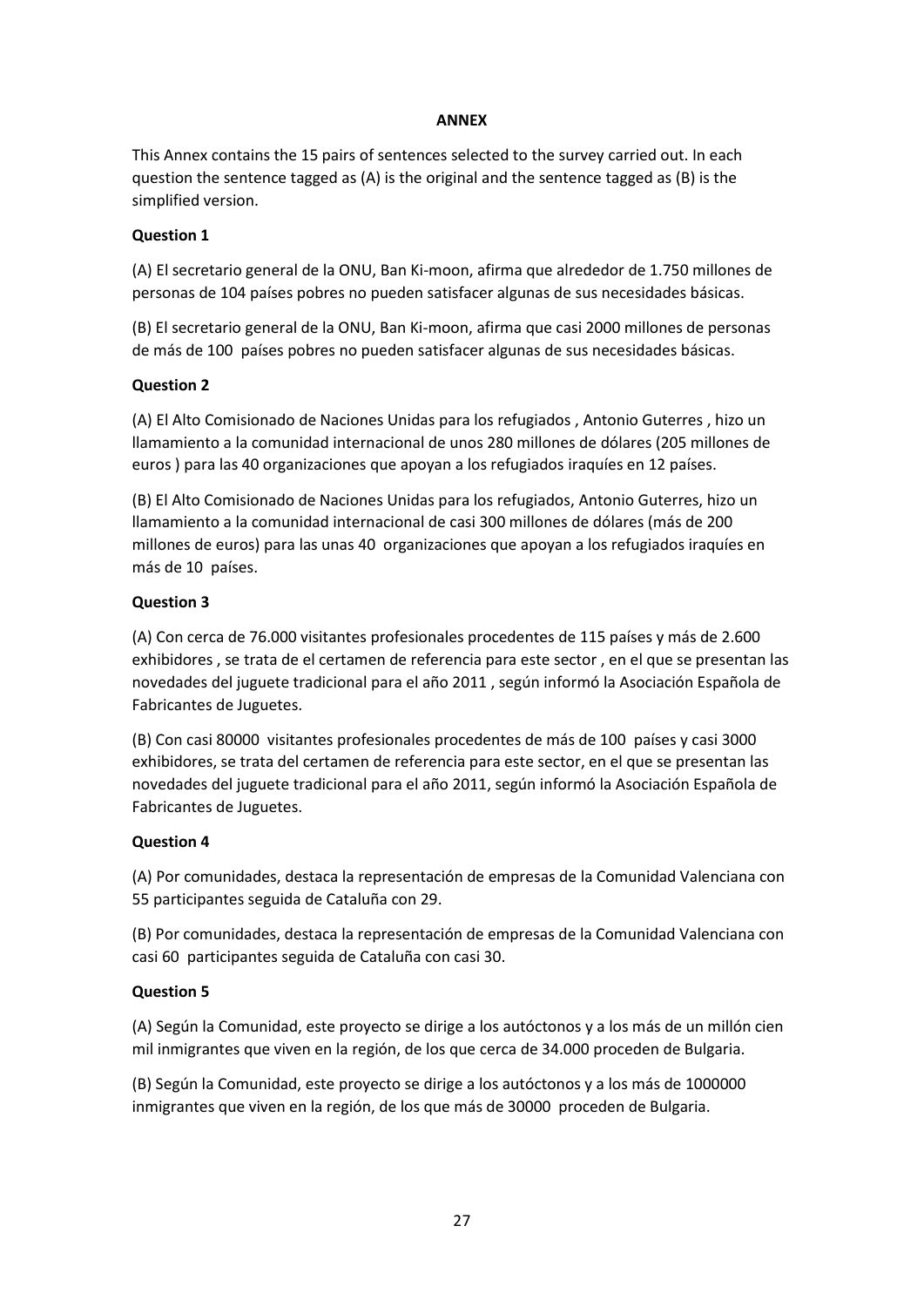# **Question 6**

(A) Aproximadamente siete de cada diez prefiere el formato papel y el 13 % se decanta por un diario "on-line".

(B) Aproximadamente siete de cada diez prefiere el formato papel y más de 10 % se decanta por un diario "on-line".

# **Question 7**

(A) Los filmes extranjeros no se libraron de la merma y atrajeron a un millón y medio menos de aficionados: 43,7 millones en lugar de los 45,3 millones del periodo anterior.

(B) Los filmes extranjeros no se libraron de la merma y atrajeron a 1500000 menos de aficionados: casi 44 millones en lugar de los más de 45 millones del periodo anterior.

# **Question 8**

(A) Pinturas, esculturas y cerámicas de diferentes periodos y estilos del artista conforman este conjunto de 43 piezas cedidas en comodato por 15 años por la citada fundación.

(B) Pinturas, esculturas y cerámicas de diferentes periodos y estilos del artista conforman este conjunto de más de 40 piezas cedidas en comodato por casi 20 años por la citada fundación.

# **Question 9**

(A) Según dicho trabajo, el hallazgo tuvo lugar en la nebulosa del Cangrejo, situada a 6.300 años luz de la Vía Láctea, en la constelación de Tauro y en la Vía Láctea.

(B) Según dicho trabajo, el hallazgo tuvo lugar en la nebulosa del Cangrejo, situada a más de 6000 años luz de la Vía Láctea, en la constelación de Tauro y en la Vía Láctea.

# **Question 10**

(A) El fomento del conocimiento de la cultura y las lenguas españolas es una de las prioridades del departamento de Exteriores que aporta al Instituto Cervantes 86 de los 102 millones de euros de su presupuesto anual.

(B) El fomento del conocimiento de la cultura y las lenguas españolas es una de las prioridades del departamento de Exteriores que aporta al Instituto Cervantes casi 90 de los más de 100 millones de euros de su presupuesto anual.

# **Question 11**

(A) El 61 % de los españoles de entre 12 y 18 años consumen habitualmente bebidas alcohólicas y de ellos el 10 % lo hacen para "colocarse".

(B) Más de 60 % de los españoles de entre más de 10 y casi 20 años consumen habitualmente bebidas alcohólicas y de ellos 10 % lo hacen para "colocarse".

# **Question 12**

(A) Por otro lado, la ONU ha logrado recaudar un 34 % de los 2.000 millones de dólares (cerca de 1.400 millones de euros) solicitados como llamamiento de urgencia ante la catástrofe de Pakistán.